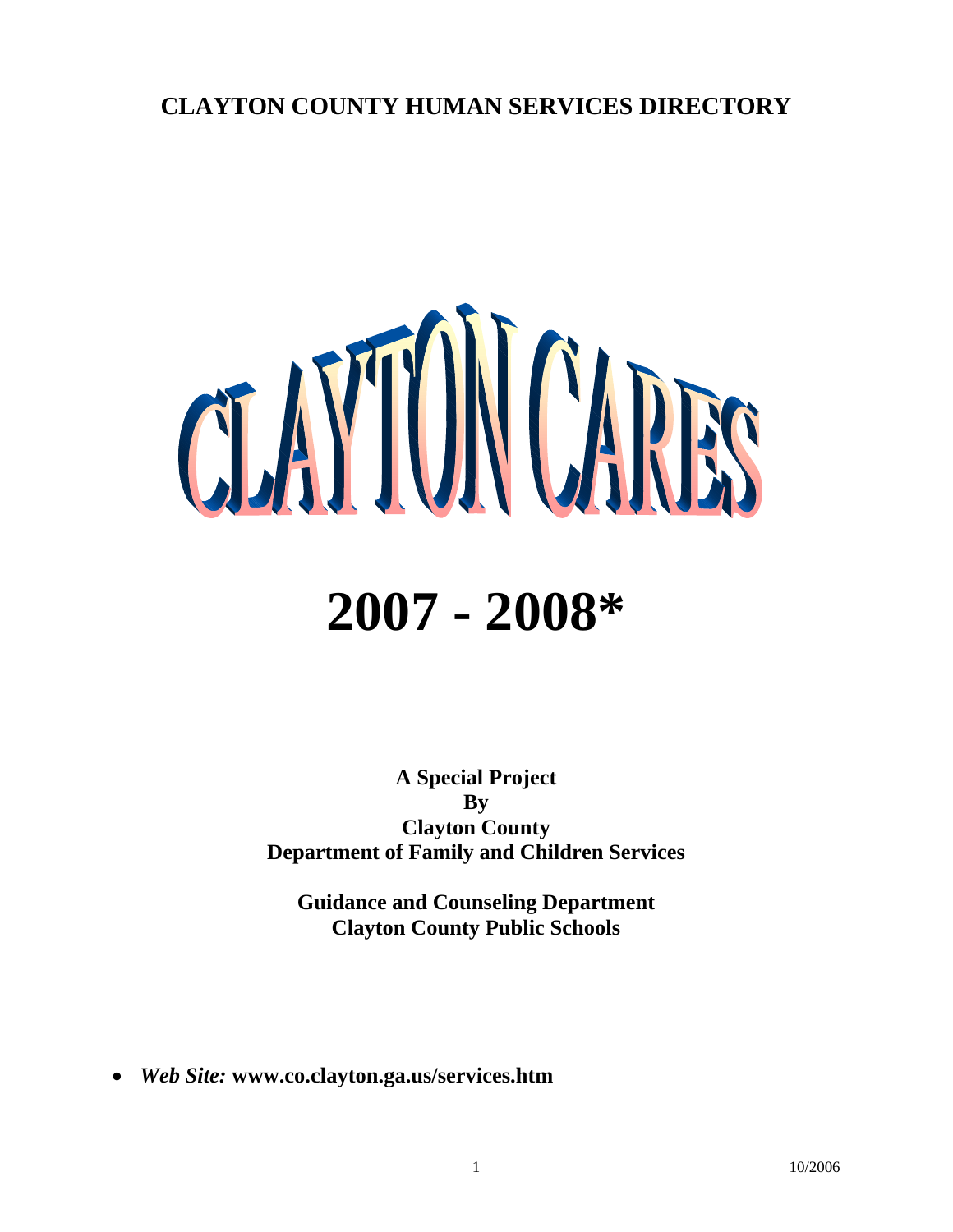This directory also includes resources outside of Clayton County that serve Clayton County residents. To inform us of any changes or updates, please call Clayton County DFCS, 770-473-2378.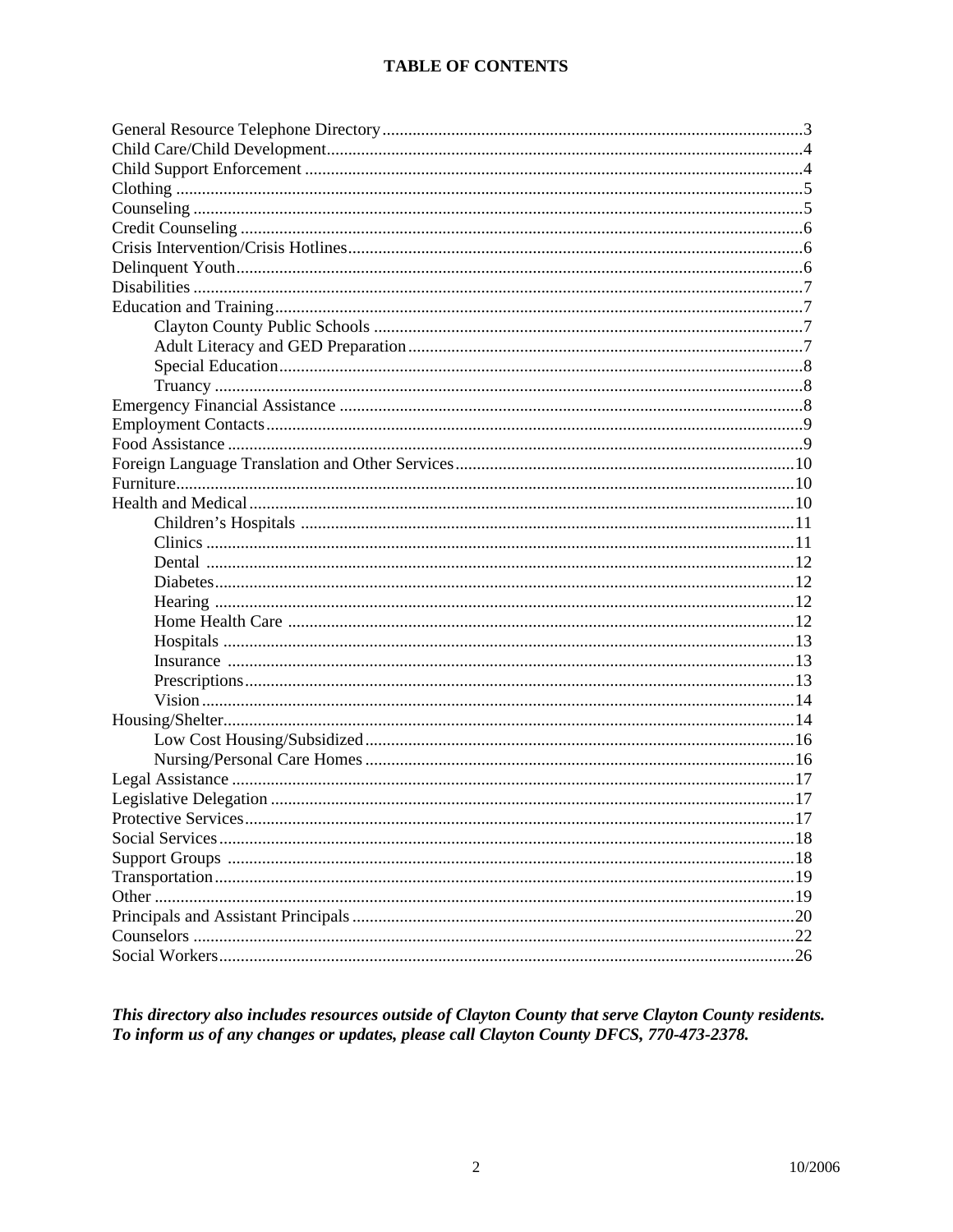## **GENERAL RESOURCE TELEPHONE DIRECTORY**

### **POLICE DEPARTMENTS HOSPITALS**

| <b>Clayton County</b>        | 770-477-3747 | Southern Regional     | 770-991-8000 |
|------------------------------|--------------|-----------------------|--------------|
| Sheriff's Department         | 770-471-1122 | Henry Medical         | 770-389-2200 |
| <b>Clayton County Prison</b> | 770-473-5777 | <b>Scottish Rite</b>  | 404-250-5437 |
| College Park                 | 404-766-3618 | Fayette               | 770-719-7000 |
| <b>Forest Park</b>           | 404-366-7280 | Newnan Hospital West  | 770-253-1912 |
| Henry County                 | 770-954-2900 | Atlanta Medical       | 404-265-4000 |
| Jonesboro                    | 770-478-7407 | Ridgeview             | 770-434-4567 |
| Lake City                    | 404-366-8062 | South Fulton          | 404-305-3500 |
| Morrow                       | 770-961-4006 | Children's Healthcare | 404-785-8660 |
| Riverdale                    | 770-996-3382 | Hughes Spalding       | 404-616-6191 |

### **FIEALTH DEPARTMENT LEGAL LEGAL**

| <b>Health Department</b> | 678-610-7199 |
|--------------------------|--------------|
| 1117 Battle Creek Road   |              |
| Jonesboro                |              |
| Adolescent Health Center | 404-363-6781 |
| 675 Forest Parkway       |              |
| <b>Forest Park</b>       |              |

| Southern Regional      | 770-991-8000 |
|------------------------|--------------|
| Henry Medical          | 770-389-2200 |
| <b>Scottish Rite</b>   | 404-250-5437 |
| Fayette                | 770-719-7000 |
| Newnan Hospital West   | 770-253-1912 |
| Atlanta Medical        | 404-265-4000 |
| Ridgeview              | 770-434-4567 |
| South Fulton           | 404-305-3500 |
| Children's Healthcare  | 404-785-8660 |
| <b>Hughes Spalding</b> | 404-616-6191 |

| Health Department        | 678-610-7199 | <b>Solicitor Office</b>     | 770-477-3380 |  |  |
|--------------------------|--------------|-----------------------------|--------------|--|--|
| 1117 Battle Creek Road   |              |                             |              |  |  |
| Jonesboro                |              |                             |              |  |  |
| Adolescent Health Center | 404-363-6781 | <b>Superior Court Clerk</b> | 770-477-3405 |  |  |
| 675 Forest Parkway       |              |                             |              |  |  |
| <b>Forest Park</b>       |              |                             |              |  |  |
|                          |              | Juvenile Court              | 770-477-3270 |  |  |
|                          |              | <b>Adult Probation</b>      | 770-210-8950 |  |  |
|                          |              |                             |              |  |  |

## **ADDITIONAL RESOURCES**

| 404-616-0000   | Clayton Co. DFCS              | 770-473-2300          |
|----------------|-------------------------------|-----------------------|
| 770-961-2552   | <b>Protective Services</b>    | 770-603-4602          |
| 770-603-7173   | <b>Housing Authority</b>      | 770-478-7282          |
| 404-622-7778   | Voter Registration            | 770-477-3372          |
| 404-614-1000   | Tag Office                    | 770-477-3331          |
| 770-603-4058   | Dept. of Labor                | 678-479-5886          |
| 770-991-8500   | Clayton Police Dept.          | 770-473-3900          |
| 404-817-7070   | <b>Clayton County Schools</b> | 770-473-2700          |
| 1-800-342-2437 | Southern Crescent Sexual      | 770-603-4045          |
|                |                               |                       |
| 770-460-8920   | Community Service (CSA)       | 404-366-0575          |
| 770-603-4602   | Family Care                   | 404-366-5527          |
| 1-888-774-0152 |                               |                       |
| 678-422-1144   |                               |                       |
|                |                               | <b>Assault Center</b> |

| Clayton Co. DFCS              | 770-473-2300 |
|-------------------------------|--------------|
| <b>Protective Services</b>    | 770-603-4602 |
| <b>Housing Authority</b>      | 770-478-7282 |
| Voter Registration            | 770-477-3372 |
| Tag Office                    | 770-477-3331 |
| Dept. of Labor                | 678-479-5886 |
| Clayton Police Dept.          | 770-473-3900 |
| <b>Clayton County Schools</b> | 770-473-2700 |
| Southern Crescent Sexual      | 770-603-4045 |
| <b>Assault Center</b>         |              |
| Community Service (CSA)       | 404-366-0575 |
| <b>Family Care</b>            | 404-366-5527 |

## **LOCAL OFFICIALS**

County Commissioners 112 Smith Street, Jonesboro, GA 30236-3694 Tel: 770-477-3208; FAX: 770-477-3217 Eldrin Bell, Chairman

Virginia Gray, District 2 Michael Edmonson, District 4

 Sonya Singleton, District 1 Wole Ralph, District 3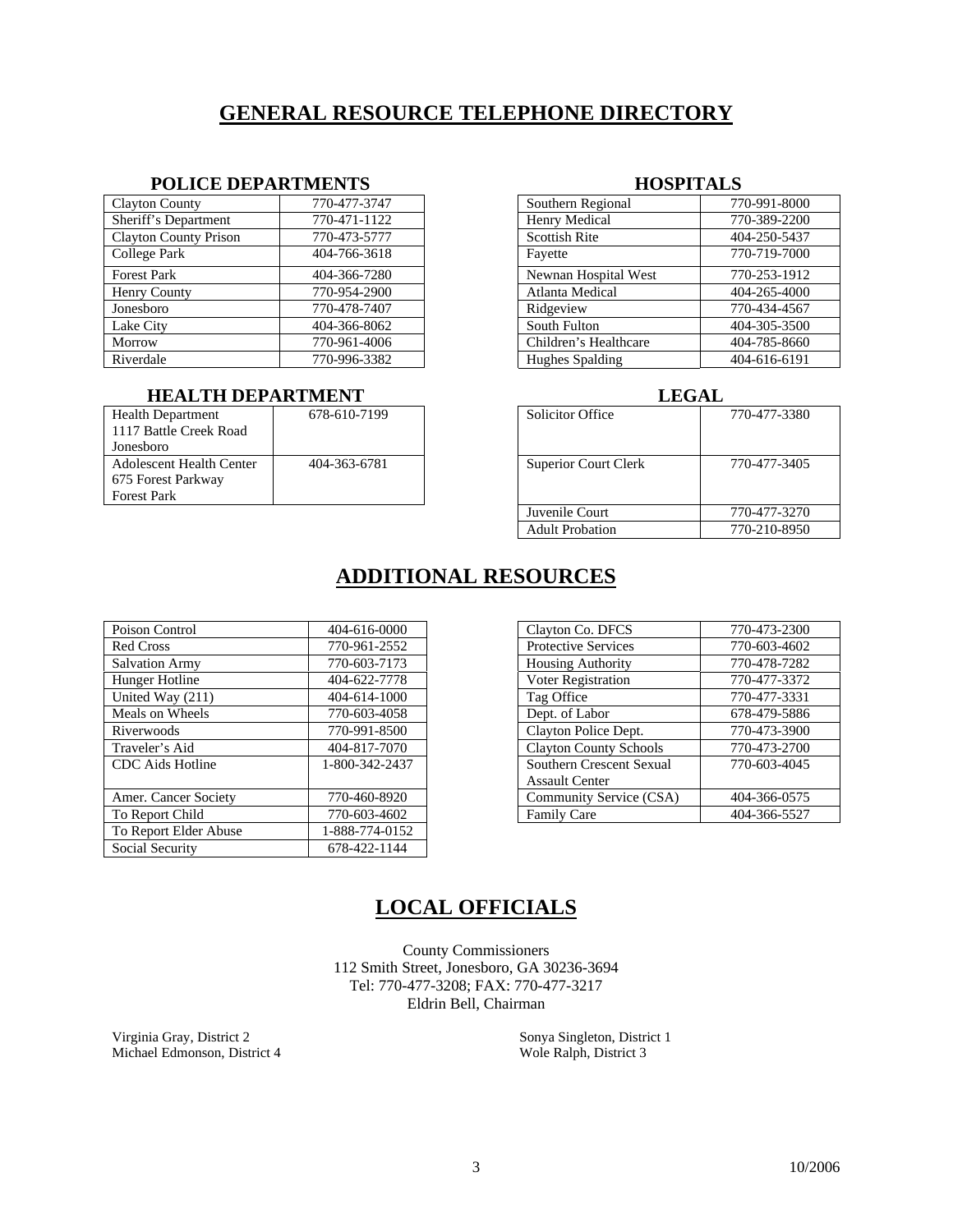## **CHILD CARE/CHILD DEVELOPMENT**

### **Child Abuse Call 770-603-4602**

### **ABC'S OF PARENTING**

770-473-3947 Mentoring program for teen parents parenting classes, support groups, parent aid services, home visits

### **CARL RHODENIZER CHILD CARE CENTER/SHELTERING ARMS**

529 Flint Trail, Jonesboro 30238 770-477-2360 Scholarships and family counseling. Ages 6 weeks to 5 years. Will accept out of county referrals. Vision and dental screening. Early Head Start Program and Pre-K.

### **CHILD ABUSE-GA COUNCIL ON CHILD ABUSE**

Child Abuse information, referrals and support. 404-870-6565.

### **CLAYTON COUNTY PUBLIC SCHOOLS**

Student Services Department 404-362-3810 2260 Old Rex Morrow Rd, Morrow 30236

### **CLAYTON COUNTY DEPARTMENT OF FAMILY and CHILDREN SERVICES**

877 Battlecreek Rd, Jonesboro 30236 770-603-4600

Child and Adult protective services. Assistance with childcare fees for public assistance applicant's recipients and income eligible. Applications accepted daily.

### **CLAYTON COUNTY EXTENSION SERVICE**

1262 Government Circle, Jonesboro 30236 770-473-3945 Call for info on parenting classes and the Continuing Education class schedule.

### **CLAYTON MH/MR/SA BRADFORD-WILLIAMS CENTER**

7146 Southlake Parkway, Morrow 30260 770-960-9961 FAX 770-960-9664 Crisis Line: 770-996-4357 Fees on sliding scale according to income. Early Intervention Children's Program. Residential services, family support and clinical support.

### **COMMUNITY SERVICE AUTHORITY**

1000 Main St, Forest Park 30297 404-363-0575 Child development programs, Head Start Program (ages 3- 4), After School Program, possible scholarship (applications available). Must be employed, proof of income. Childcare with reasonable rates. No faxes from clients.

### **FATHERHOOD PROGRAM**

501 Varsity Rd Griffin, GA 30223 770-233-5505

#### **GEORGIA ADVOCACY**<br>404-885-1234 **FAX** 7 FAX 770-414-2948

### **GEORGIA PARENT SUPPORT NETWORK**

620 Peachtree St NE, Suite 300 E, Atlanta 30308 404-758-4500 1-800-832-8645 A statewide support and referral system for families of disturbed children. Open to members of local parent support groups, individuals and organizations.

### **HEALTHY MOTHERS, HEALTHY BABIES**

3562 Habersham at Northlake, Tucker 30084 770-451-5501

### **QUALITY CARE FOR CHILDREN/CHILD CARE RESOURCE INFORMATION**

1447 Peachtree St NE, Suite 700, Atlanta 30309-3030 404-479-4200 or 4240

Information on childcare centers and in-home providers available in your area. Information also available for those interested in becoming an in-home child care provider. Small fee may be charged for information. Sliding scale fee.

### **SOUTHERN CRESCENT MULTIPLE BLESSINGS**  770-477-2629

Support group for parents of multiple births. Monthly support group meetings. Perform outreach services

### **YOUTH EMPOWERMENT PROJECT**

601 Denham St, Riverdale 30274 770-909-0808 FAX: 770-909-3161 Youth and children at risk programs, Pre-K, juvenile court involvement and work programs.

## **CHILD SUPPORT ENFORCEMENT**

### **CLAYTON COUNTY DISTRICT ATTORNEY Child Support Division/UIFSA Harold R. Banke Justice Center** 9151 Tara Blvd, 3CS01 Jonesboro 30236 404-921-1490 Child support collections from absent parent living outside

of Georgia. \$25.00 fee for non-TANF recipients.

4 10/2006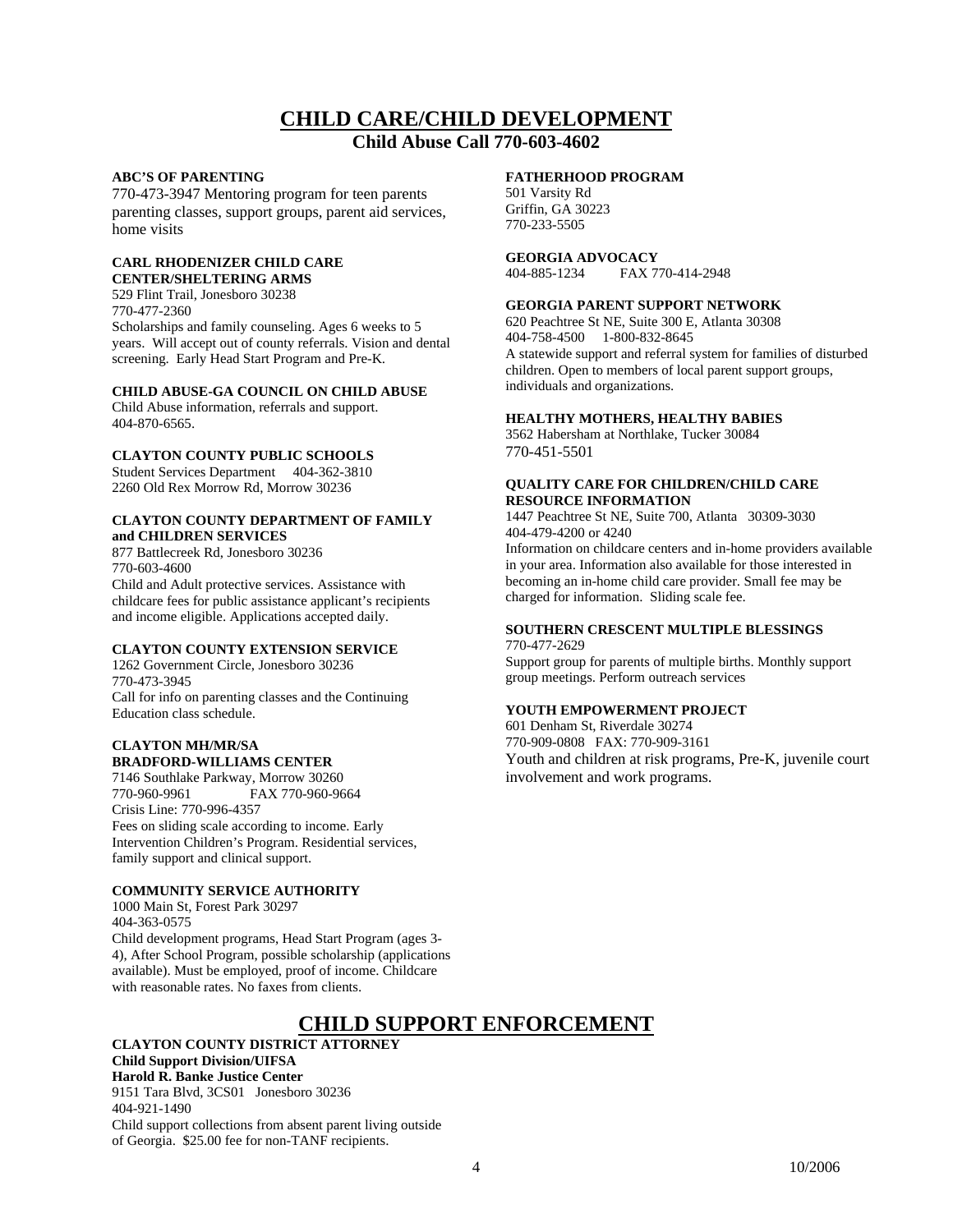## **CLOTHING**

### **DIVINE FAITH MINISTRIES**

9800 Tara Blvd, Jonesboro, GA 30238 770-603-0025 Food/Clothing; Mon thru Fri/9am-5pm Call for appointment

### **FEED MY PEOPLE**

Call for appointment 6045 North Henry Blvd, Stockbridge 678-565-7800

### **FIRST BAPTIST CHURCH - FOREST PARK**

634 Main St., Forest Park, GA 404-366-6333  $2<sup>nd</sup>$  & 3<sup>rd</sup> Wednesday each month, 11:00 am

### **JONESBORO FIRST BAPTIST CHURCH**

147 Church St., Jonesboro, GA Serves: Jonesboro, Riverdale, and Morrow Residents Tel#: 770-478-6710 Thurs & Friday –10am-2pm;Saturday 9am-12pm Bring picture ID and proof of residence

## **COUNSELING**

### **A NEW START COUNSELING CENTER, INC.**

115 Habersham Drive, Fayetteville 30214 770-461-9944; FAX 770-461-9779 Outpatient services and adolescent therapy. Medicaid accepted.

### **ACCORD PSYCHOLOGICAL SERVICES**

7099 Tara Blvd, Jonesboro 30236 770-471-9454 Private counseling, stress management seminars, Medicaid and Medicare and other insurance accepted. Masters Counseling Group

### **ANCHOR HOSPITAL**

5454 Yorktown Drive, College Park 30349 770-991-6044 Free assessments, inpatient treatment, impaired professional program, Speaker's Bureau, 12-Step Program. Alcohol and drug information call 1-800-ALCOHOL. Insurance only.

### **CLAYTON MH/MR/SA CENTER**

Developmental Services 7146 Southlake Parkway, Morrow 30260 770-960-9961 FAX 770-960-9664 Programs for adults and children who have mental retardation and/or developmental disabilities. Early intervention, children's program, residential services, family support services and clinical support services. Medicaid/Medicaid accepted; Sliding scale

### **COMPEER ATLANTA, INC.**

1903 North Druid Hills Rd, Atlanta 30319 678-686-5918; FAX: 404-315-1491 Support/mentoring program for adults with mental illness/disability

### **CROSS KEYS COUNSELING CENTER**

2014 Winmar Lane, Conley 30288 404-366-3420;FAX: 404-608-1365 Call for info and appointments. Location in Forest Park, Fayetteville, and Doraville. Some offices are open on Saturdays. Counseling for families, marriages, drug abuse, sex and physical abuse, spiritual, parenting skills and stress mgmt.

### **MENTAL HEALTH/SUBSTANCE ABUSE/CHILD ABUSE and ADOLESCENT SERVICES**

Flint River Center 6315 Garden Walk Blvd.,, Riverdale 30274 770-991-7420 Mon-Fri 8:00 a.m-5:00 p.m, Intake Hours 9:00 am- 12 pm Individual, group and family counseling, psychological/ psychiatric assessment, drug abuse evaluation/referral, parents support group, service coordination. Private pays insurance Medicaid/PeachCare/Medicare Sliding scale.

### **Dr. Steven Snook**

1651 Phoenix Blvd, Suite# 2, College Park 30349 770-997-1738; Mon-Fri 8:30am – 6pm Provides individual and marital counseling; treatment of anxiety, depression; stress/anger management; and psychological testing.

### **ODYSSEY FAMILY COUNSELING CENTER**

3578 South Fulton Avenue, Hapeville 30354 404-669-3462 Mon.-Thurs. 9am -7pm. Fri. 8am-4pm. Family counseling, adolescence and adult substance abuse program, domestic violence services, incest survivors groups, battered women's shelter, and prevention groups (teens) Sliding Scale & private insurance.

### **TALBOT MARSH RECOVERY CAMPUS**

5448 Yorktown Drive, Atlanta 30349 770-994-0185 Drug/Alcohol rehab treatment center; behavioral health outpatient facility. Private insurance

### **THE BRIDGE**

1559 Johnson Rd NW, Atlanta 30318 404-792-0070; FAX: 404-794-0444 Residential treatment facility. Family counseling also provides teen shelter for up to 16 years of age, in-house counseling and therapy. Fees: Sliding scale

### **DIVERSIFIED FAMILY SOLUTIONS**

2180 Satellite Blvd., Suite 400 Duluth, GA 30097 Tel#: 404-644-5771 Intensive Family Intervention Services Medicaid and Medicare accepted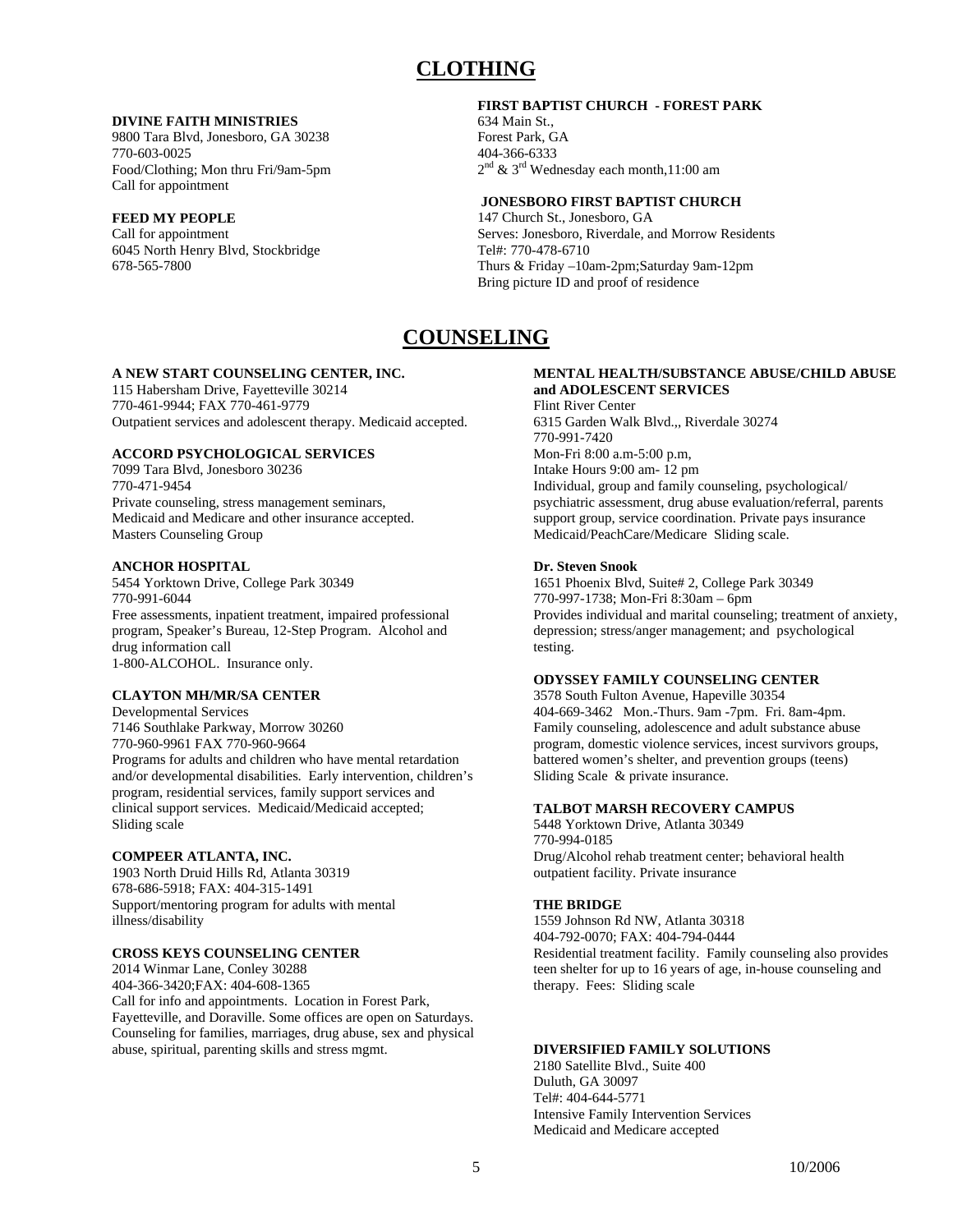### **ANGER MANAGEMENT OF METRO-ATLANTA**

7171 Jonesboro Road, Suite 200D Morrow, GA 30260 678-910-9126 Provides adult and adolescent anger management.

### **FAMILIES FIRST**

5538 Old National Highway Building M, Suite 150, College Park 30349 Intake: 404-853-2844 Family and one-on-one counseling, anger management and domestic violence. Insurance accepted. Sliding scale

### **GEORGIA FAMILY SUPPORT SYSTEMS**

194 Jonesboro Road, Jonesboro GA 30236 Tel #: 678-479-3505 Individual and family counseling, substance abuse, anger management, parenting etc Fees: Sliding scale to qualified customers.

## **CREDIT COUNSELING**

### **CONSUMER CREDIT COUNSELING SERVICE**

100 Edgewood Avenue, Suite 1500, Atlanta 30303-3026 404-527-7630 Credit counseling for people who have bad credit.

### **D and E - FINANCIAL EDUCATION and TRAINING INSTITUTE**

Offers financial seminars, Home Buying Education, Credit Counseling 4532 Jonesboro Rd. 770- 961-6900

## **CRISIS INTERVENTION/CRISIS HOTLINES**

### **ALCOHOL/DRUG HELP LINE**  1-800-252-6465

**CDC AIDS HOTLINE – 24 HOURS**  1-800-342-2437

**CHILD /ELDER ABUSE INTAKE REPORT LINE**  770-603-4602

### **CLAYTON MENTAL/HEALTH 24 HOURS CRISIS LINE**  770-996-HELP (4357)

Intake for hospitalization, medication stabilization and referrals.

### **DOMESTIC VIOLENCE AGING HOTLINE Clayton County Association Against Family Violence Inc. (Securus House) 770-961-7233**

**HOMELESS TASK FORCE**  404-589-9495 or 1-800-448-0636

### **POISON CONTROL HOTLINE (24 HOURS)**  404-616-9000; 1-800-222-1222 Anywhere in U.S.

**POLICE, FIRE, AMBULANCE**  Emergency **-** 911

**POWER LINE PROJECT (Healthy Mothers Healthy Babies)** 

2800 Shallow ford Rd Suite 250, Atlanta 30341 770-451-5501 Healthcare if you do not have insurance. Names of doctors that accept Medicaid. Se habla Espanol

**HEALTH CALL**  770-541-1111

**RED CROSS 770-961-2552** 

**SOUTHERN CRESCENT SEXUAL ASSAULT CENTER**  770-477-2177

**UNITED WAY**  Call 211 from the 404/770/678 area code or 404 - 614-1000 for trained referral specialist

**UNITED WAY FIRST CALL FOR HELP**  770-614-1000 (211) Se habla Espanol.

## **DELINQUENT YOUTH**

**CLAYTON COUNTY JUVENILE COURT**  121 South McDonough St, Jonesboro 30236 Court House Annex 3, 3rd Floor 770-477-3270  **PROBATION/ INTAKE**  770-473-5977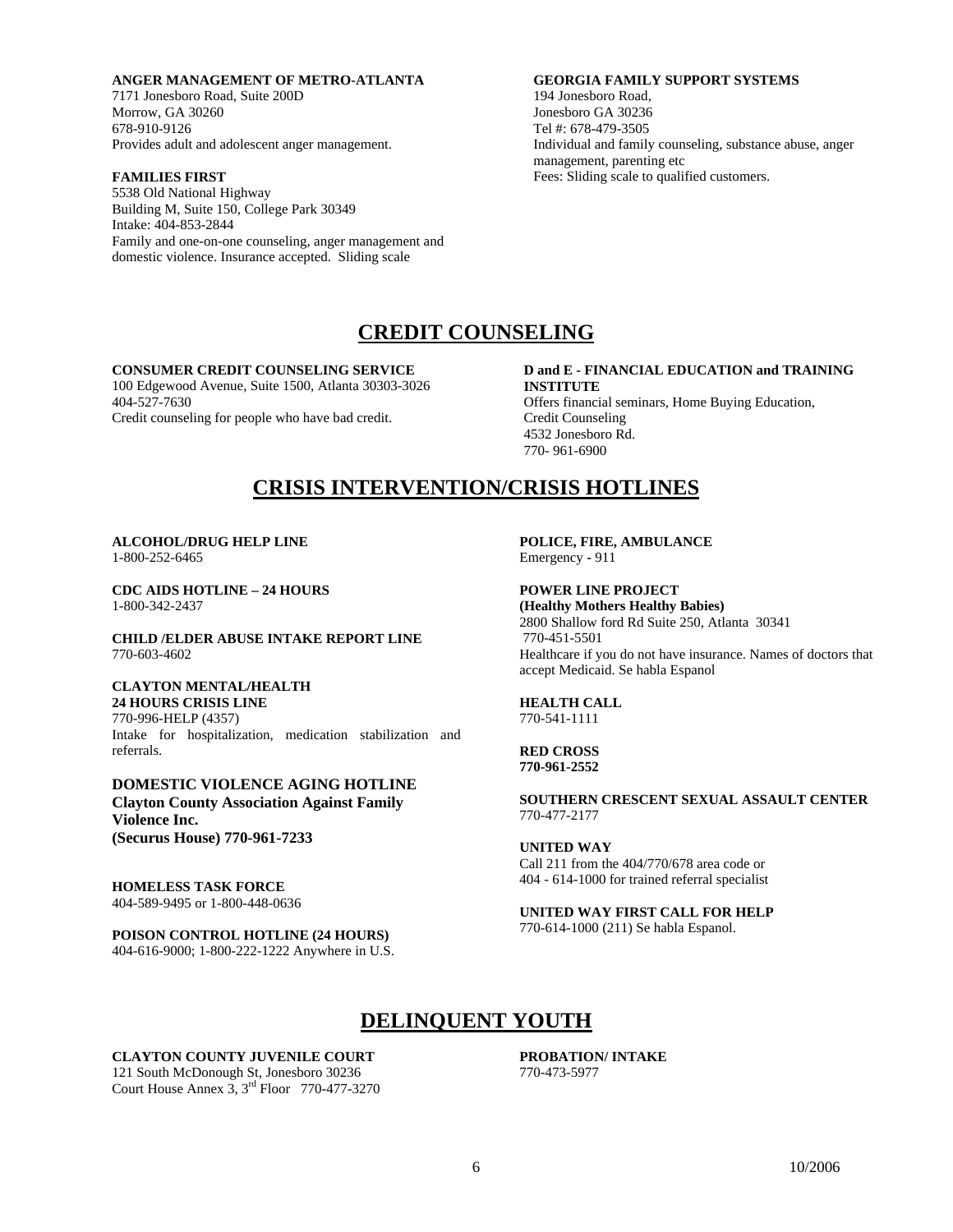## **DISABILITIES**

### **CLAYTON COUNTY PUBLIC SCHOOLS**

2260 Old Rex Morrow Road Morrow 30260 Special Education Department 404-362-3810

### **THE GEORGIA ADVOCACY OFFICE**

404-885-1234;1-800-537-2329 Protection and Advocacy for individuals with disabilities and mental illness

### **DEVELOPMENTAL SERVICES**

Bradford-Williams Center 7146 Southlake Parkway, Morrow 30260 770-960-9961 Comprehensive programs for adults and children who have mental retardation and/or developmental disabilities and for infants who are at risk for developmental problems

### **COMMUNITY SUPPORT SERVICES CENTER**

217 Stockbridge Rd, Jonesboro 30236 770-471-4617 Work training, supported employment, etc

### **CHILD & ADOLESCENT SERVICES**

Flint River Center 6315 Garden walk Blvd. Riverdale, GA 30274 770-991-7420 Services for children & adolescents having emotional and/or behaviorall issues.

## **EDUCATION AND TRAINING**

### **CLAYTON COUNTY PUBLIC SCHOOLS**

1058 Fifth Ave, Jonesboro 30236 770-473-2700

### **YOUTH EMPOWERMENT PROJECT**

601 Denham St, Riverdale 30274 770-909-0808 FAX: 770-909-3161 Youth and children at risk programs, Pre-K, juvenile court involvement and work programs.

## **ADULT LITERACY AND GED PREPARATION**

### **ATLANTA AREA TECHNICAL SCHOOL**

1560 Stewart Avenue, SW, Atlanta 30310 404-756-3700 Many programs available. Information published quarterly. Call for schedule. Short term technical Hope and PELL Grant Funds accepted for some courses.

### **CAREER RESOURCE CENTER**

409 Arrowhead Blvd, Suite C-5 Jonesboro 30236 770-472-2121 FAX 770-473-2141 One-stop Center sponsored by Atlanta Regional Commission Metropolitan Atlanta Private Industry Council, Clayton County DFCS, Clayton College and State University, Georgia Dept. Of Labor and IBM. Referrals may be made

### **COMMUNITY CARE & SOURCE PROGRAMS**

**(CCSP)**  Helps elderly and/or functionally impaired to continue living in their homes/communities Tel#: 404-463-3244

### **Adult Day Services**

1800 Slate Rd. Conley GA, 30027 404-366-1529

### **ADULT BEHAVORIAL HEALTH SERVICES**

853 Battle Creek Road Jonesboro, GA 30236 770-478-1099 Comprehensive program for adults with Mental Health issues and/or Addictive Diseases

### **GOODWILL INDUSTRIES**

2201 Glenwood Avenue, SE, Atlanta 30316 404-486-8400 FAX 404-486-8500 Employment and training programs available for persons with disabilities. Must be referred by Division of Rehab Services

**WORKTEC (**Work Training and Employment Center) 221 Stockbridge Rd, Jonesboro 30236 770-473-2840 Vocational training and job placement for persons with Disabilities alternate education program for Clayton County Public Schools high school students with behavior disorders and other disabilities

### **YOUTH UNDER CONSTRUCTION**  40/429-8288

### www.youthunderconstruction.org

Out of school program for youth 10-17 providing academic enrichment, character building, field trips, etc.

### **CLAYTON COUNTY LIBRARY**

865 Battle Creek Rd-Headquarters Jonesboro 30236 770-473-3850

One on one tutoring for adults that read below  $5<sup>th</sup>$  grade level and has no sever learning disabilities. Literacy Volunteers of America/together WE Read Literacy Program. No Fee. Referrals can be made through case manager or individual. Trained volunteer staff.

### **DEKALB TECHICAL INSTITUE**

495 N. Indian Creek Drive, Clarkston 30021 404-297-9522 Thirty-nine programs of technical study, associates degrees and financial aid are available. Non-credit classes and WIA funded.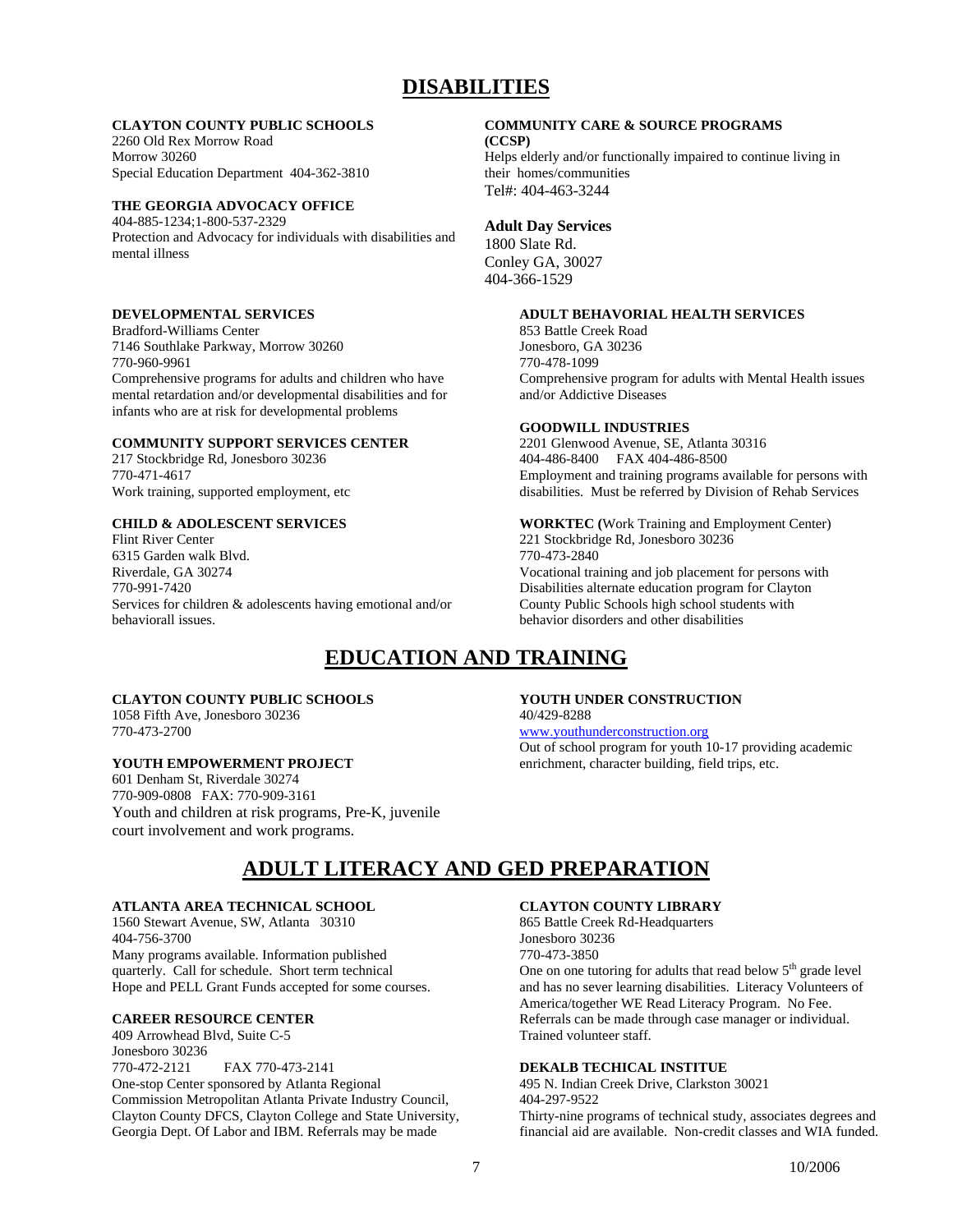### **CLAYTON COUNTY PUBLIC SCHOOLS**

Adult Basic Education 137 Spring St, Jonesboro 30236 770-515-7610 Call for registration and location of classes in Literacy, GED preparation, and English as a Second Language. Most classes are offered at no Charge.

### **CLAYTON COUNTY EXTENSION SERVICE**

1262 Government Circle, Jonesboro 30260 770-473-5444 DHR certified mandated training for day care personnel, family care homes foster parents and unregulated childcare providers. All class dates and times are published quarterly in Clayton College and State University Continuing Education Newspaper.

### **CLAYTON COLLEGE and STATE UNIVERSITY**

Academic Programs Office of Admissions 5900 North Lee St, Morrow 30260 770-961-3500 Fully accredited. Various types of degrees offered, financial ad available, non-credit classes and WIA. Call for schedule classes and registration information.

### **PREVENTION PLUS and FOREST PARK STREET SCHOOL**

260 Forest Parkway, Forest Park Tel #: 404-363-9600 Home School Diploma Follows Clayton County Public School Schedule Calendar

## **SPECIAL EDUCATION**

### **CLAYTON COUNTY PUBLIC SCHOOLS**

2260 Old Morrow Rd, Morrow 30260 Special Education Department 404-362-3810

## **TRUANCY**

### **CLAYTON COUNTY PUBLIC SCHOOLS**

2260 Old Rex Morrow Rd, Morrow GA 30260 404-362-3810 School Social Work Department

### **CLAYTON DEPT. OF JUVENILE JUSTICE**

409 Arrowhead Blvd, Suite C-2, Jonesboro 30236 770-473-2422 Mon- Fri: 8:30 am -5:00 pm Youth delinquency services referred from Juvenile Court.

## **EMERGENCY FINANCIAL ASSISTANCE**

### **CLAYTON COUNTY FAMILY CARE**

1000 Main St, Forest Park 30050-0297 404-361-6303; FAX: 404-366-5508 info@claytonfamilycare.org www.claytonfamilycare.org Mon - Fri 8:00 am- 4:30 pm Call for appointment for housing and utility assistance and other requirements for qualifications. Food referrals from DFCS and prescription assistance walkins; Mon thru Fri 9 –111am; 1:30pm-3pm

### **SALVATION ARMY**

130 Spring St, Jonesboro 30236 770-603-7173 Must call for appointment Mon-Fri 8:30 am – 4:30 pm Rent, utilities etc.

### **GRIFFIN TECHNICAL INSTITUTE**

501 Varsity Rd, Griffin 30223 770-228-7348 Many certificate and diploma programs available. Not all programs require GED. Adult education and remediation courses available. Financial Aid including PELL and HOPE Grants.

### **NEW CONNECTIONS TO WORK Atlanta Area Technical College**

with technical divisions in Georgia

404- 756-3812; FAX: 404-5453 A comprehensive training and employment program that provides support services and preparations to students for increased access to the technical institutes with four colleges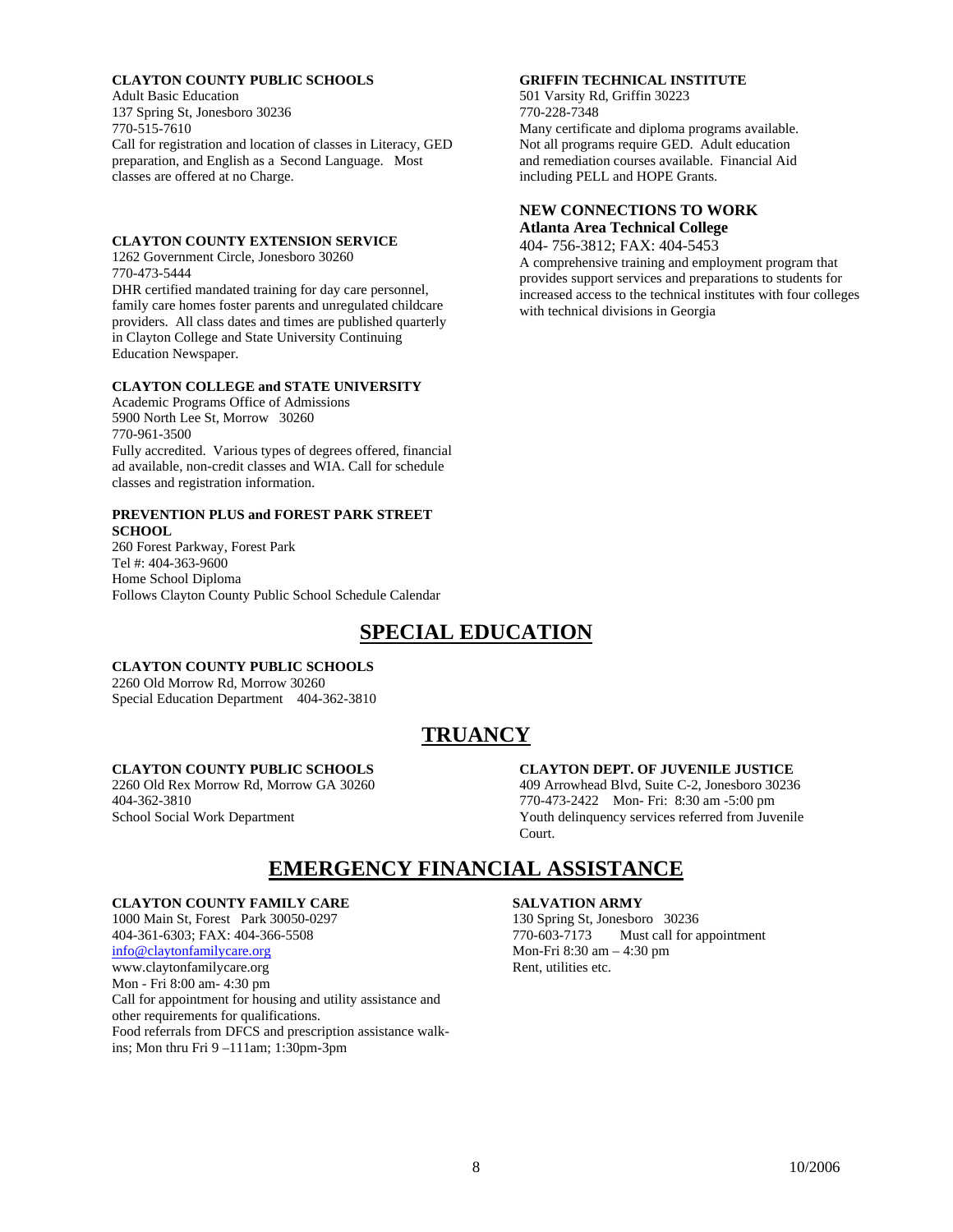**CLAYTON COUNTY COMMUNITY SERVICES AUTHORITY**  1000 Main St, Forest Park 30298 404-363-0575 Limited rent utilities and prescriptions. Must be a Clayton County resident. Call for appointment.

### **SAMARITANS TOGETHER**

1000 Main St, Forest Park 404-361-8848 Call for appointment

### **JONESBORO METHODIST CHURCH**

142 S. Main St. Jonesboro, Ga. 30236 770-478-6444 Utilities and rent assistance. First Tuesday of the month Call for appointment

## **EMPLOYMENT CONTACTS**

### **GEORGIA DEPARTENT OF LABOR**

2450 Mount Zion Pkwy, Suite 100 Jonesboro, GA 30260 Tel #: 678-479-5886 Unemployment insurance services and regular employment services: job assistance, DOL computer access and interviewing techniques.

### **WORKTEC**

221 Stockbridge Rd, Jonesboro 30236 770-473-2840 Summer youth program for ages 16-21, youth must be disadvantaged. Referrals for program are taken as early as April. Welfare to Work Program through DFCS available. Back to Work Program.

## **FOOD ASSISTANCE**

### **FAMILY CONNECTION** (FOOD MINISTRY)

770-473-7339 Provides food on a monthly basis for needy families Call for appointment

### **FIRST BAPIST CHURCH OF MORROW**

1647 Lake Harbin Rd, Morrow 30260<br>770-961-9270 FAX 770-961-FAX 770-961-7532 Need referral

### **MEALS ON WHEELS**

2300 Hwy 138, Jonesboro 30260 770-477-3381 Home delivered meals to the homebound elderly. Home Care Specialist 770-603-4055 For senior citizens who need in home care.

### **BOUNTIFUL HARVEST (Food Program)**

696 Battle Creek Road, Suite C, Jonesboro GA 678-479-6277 or 678-479-8028

### **DIVINE FAITH MINISTRIES**

9800 Tara Blvd, Jonesboro GA 30238 770-603-0025 Food/Clothing; Mon thru Fri/ 9am-5pm. Call for Appointment

### **JONESBORO FIRST BAPTIST**

147 Church St. Jonesboro, Ga. 30236 770-478-6710 Morrow/ Jonesboro/ Riverdale

### **HEARTS TO NOURISH HOPE**

6030 McElroy Plaza, Suite 310, Riverdale 30274 770-997-4517 School year 8:30 am – 5:00 pm Summer hours Tues, Wed, Thurs 9:00 am – 2:00 pm

Food pantry and youth help center. Programs for helping youth develop life skills and connect with their community. Martial arts, visual arts and performing arts. Center for suspended youth and a community program for ages 5-10. GED Program, job skill training program for youth. Call for Appointment. Must have a referral.

### **THE SALVATION ARMY**

130 Spring St, Jonesboro 30236 770-603-7173 Call for information and appointment. 8:30 am – 4:30 pm Tues-Th -Fri for emergencies. Financial and emergency assistance.

### **STRONG TOWER CHURCH OF GOD FOOD PANTRY**

9671 Thomas Rd, Jonesboro 770-472-0081 Call for hours of operation

### **UNITED WAY FIRST CALL FOR HELP**

770-614-1000 or 211

### **SHILOH BAPTIST CHURCH**

216 West Mill St Jonesboro, GA 770-478-9586 Call for appointment for food 2<sup>nd</sup> and 4<sup>th</sup> Tuesday Soup Kitchen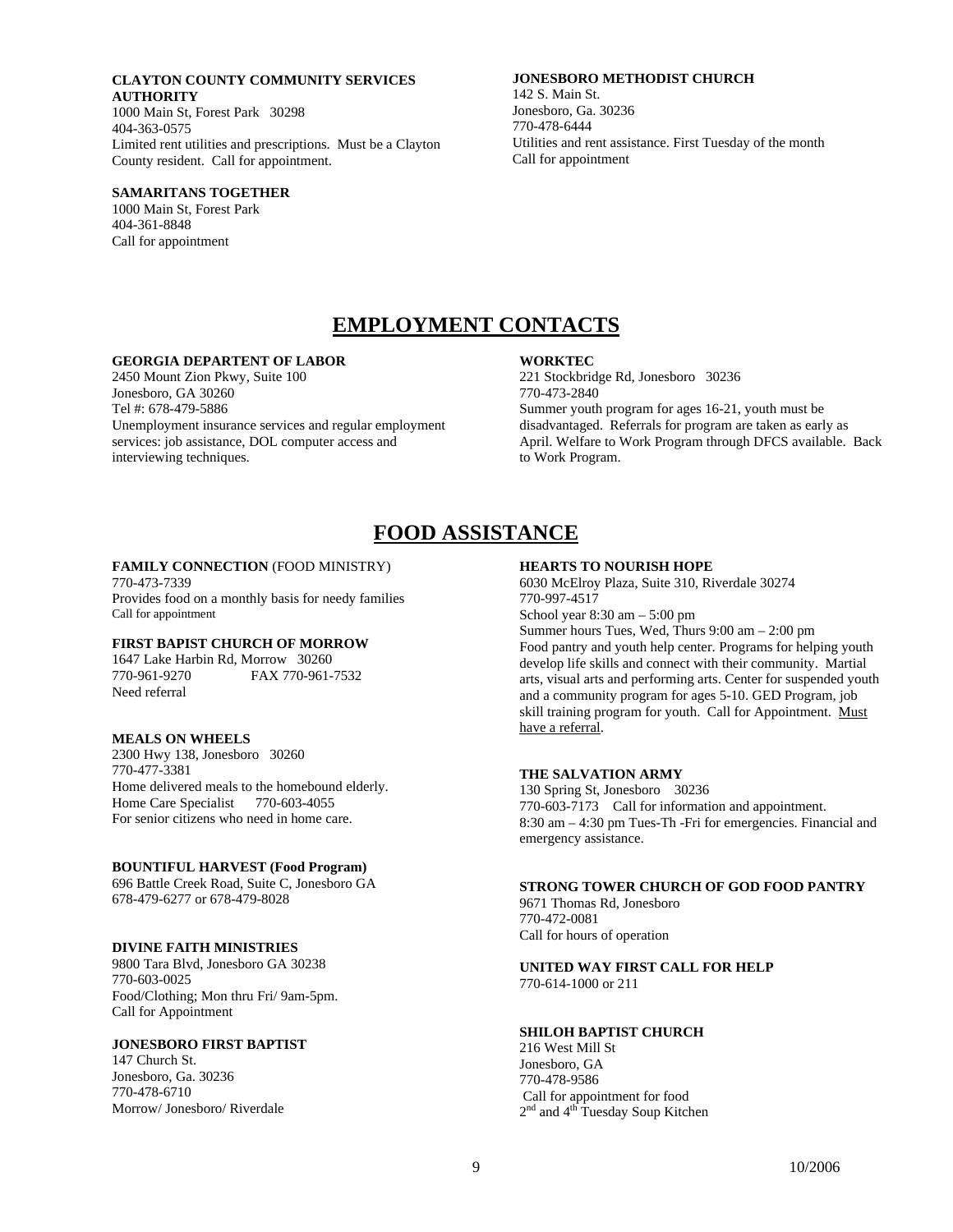## **FOREIGN LANGUAGE TRANSLATIONS AND OTHER SERVICES**

### **CATHOLIC CHARITIES**

Refugee assistance 404-885-7465

**LUTHERAN MINISTRIES OF GEORGIA**  404-875-0201

### **WORLD RELIEF**

404-294-4352 New cases and other services only.  **NEWCOMERS NETWORK (Refugee Assistance)**  404-299-6217

**PAN-ASIAN COMMUNITY**  770-936-0969

### **RAKSHA HOTLINE**

404-876-0670 Case management, counseling, support group, youth mentor, Advocacy referrals, service Asian community.

### **SIGN LANGUAGE INTERPRETING SPECIALISTS**

770-531-0700

## **FURNITURE**

### **ST VINCENT DE PAUL**

770-458-9607 Clothing/ Houseware items  **ATLANTA FURNITURE BANK**  404-355-8530 Used furniture/household items to homeless, and/or persons with HIV. Must have referral.

## **HEALTH AND MEDICAL**

## **AIDS INFORMATION LINE**<br>1-800-551-2728<br>404-876-9944

1-800-551-2728 For information, support, doctor's referrals, test referrals, Hospital referrals and counseling.

### **AMERICAN CANCER SOCIETY**

135 Bradford Square, Suite B, Fayetteville 30215 Mon - Friday - 8:30 am-5:00 pm 1-800-227-2345 Call for information or questions. Patient assistance call 404-816-4994 Donations accepted.

### **CANCER ANSWER LINE**

1-800-227-2345 Mon-Fri 9:00 am-12:00 noon, 1:00 pm-4:00 pm Can send out information on all types of cancers. 1-800-282-4914 Mon-Thurs 8:30 am-7:00 pm, Fri 8:30 am -5:00 pm

### **CDC AIDS HOTLINE**

1-800-342-2437 1-800-234-TEEN Teen Teaching Aid (TAP) Prevention 24 hours, 7 days a week Information and referrals Spanish service line 1-800-344-7432 Deaf 1-800-243-7889

### **SOUTH FULTON MEDICAL CENTER**

Health Care Center 404-765-42000

### **CLAYTON COUNTY HEALTH DEPARTMENT**

1117 Battle Creek Road, Jonesboro, GA 30236 678-610-7199

### **C.L.A.S.S.**

Clayton County Alzheimer's Support Services 1800 Slate Rd, Conley 30288 770-603-4090 Day care center for Alzheimer's and related dementia. Fee sliding scale, referral through physician

### **OUR LADY OF PERPETUAL HELP HOME**

Washington St, SW, Atlanta 30315 404-688-9515 Mon-Fri 7:00 am-7:00 pm Provided for terminal cancer patients. Must fill out an application, review depends on severity, situation and household.

### **POWER LINE PROJECT**

2800 Shallow ford Rd Suite 250,Atlanta 30341 770-451-5501 1-800-822-2539 Helps to find a doctor for those without insurance and doctors who accept Medicaid. Peach Care Patients.

### **SISTER LOVE, INC.**

404-753-7733 Provides education, transitional housing, other support services for women at high risk of custody HIV/AIDS.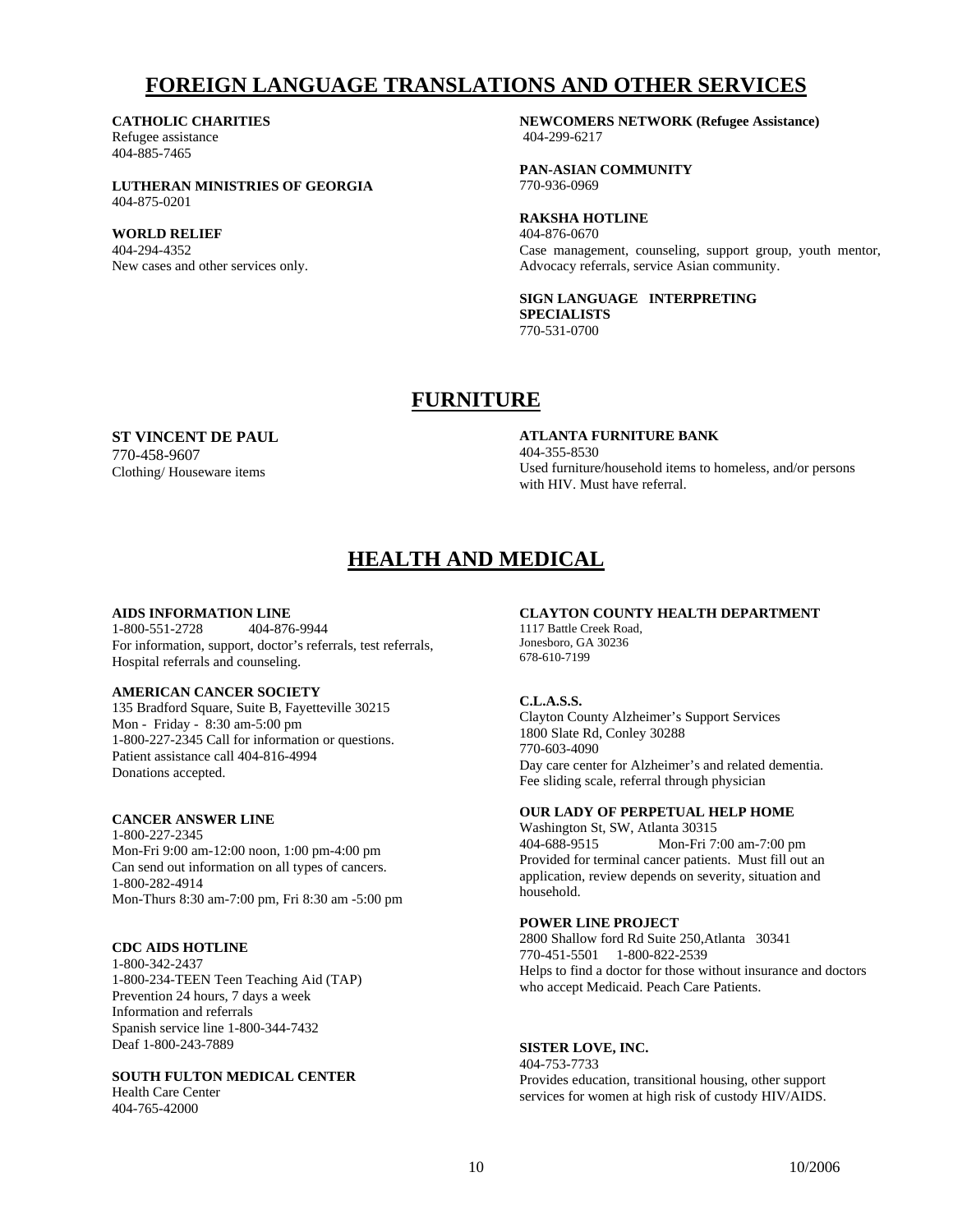## **CHILDRENS' HOSPITALS**

### **HUGHES SPALDING CHILDREN'S HOSPITAL**

35 Butler St SE, Atlanta (Across from Grady Hospital) 404-616-6191 Sliding scale fees

### **SCOTTISH RITE CHILDREN'S MEDICAL CENTER**  404-785-5252

Sliding scale fees

### **VETERANS**

Atlanta Veterans Medical Center 1670 Clairmont Rd, Decatur 30033 404-321-6111

## **CLINICS**

### **ADOLESCENT HEALTH SERVICES**

675 Forest Parkway, Forest Park 30297 404-363-6781 Mon, Wed. & Fri. 8:30 am-5:00 pm Tu. Th. 9:30-6:00 pm Birth control methods, STD screening, eye, ear, and dental exams for school family panning and physical exams. Male and female patients accepted

### **COMMUNITY CARE CENTER**

Behind Southern Regional Medical Center SW Upper Riverdale Rd, Riverdale 30274 770-991-8400 Mon- Fri – 5pm - 8 pm Staffed by licensed family nurse practitioners Sliding scale for Clayton County resident. Medicaid, Medicare and some insurance. Payment due when services rendered.

### **GOOD SAMARITAN HEALTH CENTER**

269 Alexander St. Atlanta, Ga. 30313 404-523-6571 Mon- Fri. 8:30- 5 p.m. Need proof of income, Medicaid/Medicare Dental on the  $2<sup>nd</sup>$  Monday of every month.

### **RILEY CLINIC**

Jonesboro First Baptist Church 151 West Mill Street Tel #: 770 – 471-0441 Jonesboro, GA 30236 Thursday—6:30 PM to 8:30 PM. Free and ministers to people in non-emergency situations who do not have Medicare, Medicaid, or private insurance.

### **SENIOR HEALTH CARE CENTER**

404-762-4895 Takes age 55+, Medicare/Medicaid/Self-pay

### **SOUTH FULTON MEDICAL CENTER**

Health Care Center 404-765-4200 or 404-466-1170 Provides low or no cost health care for people who may not be able to pay the full cost.

### **SOUTHSIDE HEALTH CARE**

1039 Ridge Ave Atlanta, GA 30315 404-688-1350 Mon- Fri 8:00 am -5:00 pm; Saturday 9-2 p.m. OB/GYN, Medical and pediatrics. Sliding scale if patient is employed. Need proof of income Accepts Medicaid, Medicare and most insurance.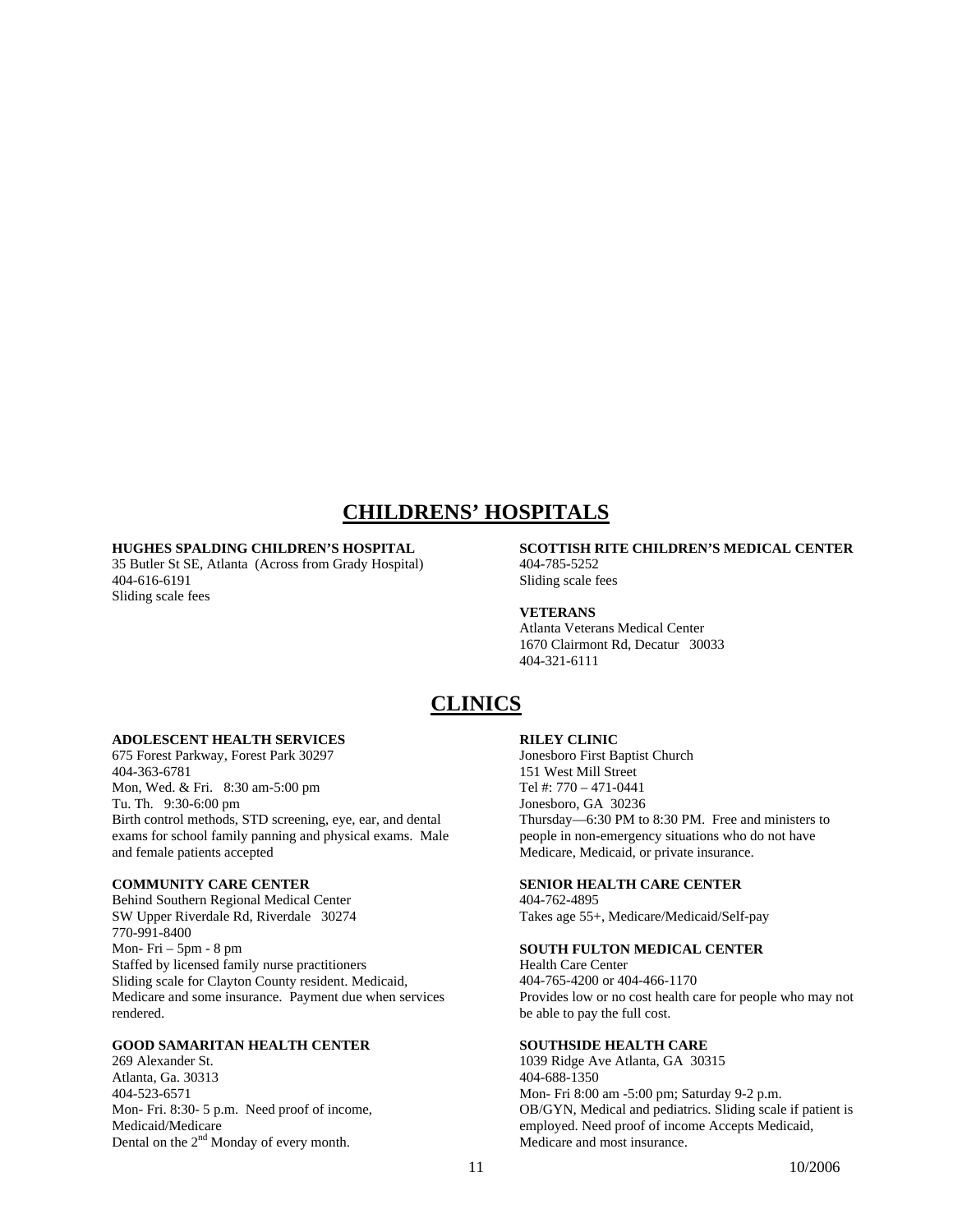### **GOOD SHEPHERD CLINIC**

Free basic medical care for those in need. Call: 770-968-1310 for appointment Open Monday - 6pm – 8:30pm 6392 Murphy Drive, Morrow, GA 30260

### **GRANT PARK CLINIC**  1340 Boulevard, Atlanta Sliding scale 404-627-4259

## **DENTAL**

### **BEN MASSELL CLINIC OF JEWISH FAMILY CAREER, INC.**

18 Seventh St, NE, Atlanta 30308 404-881-1858 Mon-Fri 9:00 am-5:00 pm Regular dental care to preschoolers and adults. No work done on school-aged children expect for braces. Dentures provided for qualified patients. One year waiting list for dentures. Must send self-addressed envelope to set up an appointment. No emergency services.

### **FAMILY DENTISTRY**

541 Forest Parkway 404-361-7333

### **KOOL SMILES**

4456 Jonesboro Rd. Forest Park 30297 770-692-5665

### **CLAYTON COLLEGE AND STATE UNIVERSITY**

Department of Dental Hygiene, Student Life Center, Rm 103 2099 North Lee St, Morrow 30260 Appointment 770-961-3441 Mon-Fri 9:00 am-4:00 pm Closed from early June to late August. Services are oral examinations, x-rays, cleaning, sealant, and referrals to other dentists. Fees: Small

### **HEAVENLY DENTAL**  770-471-2333

## **DIABETES**

#### **DIABETES ASSOCIATIONS OF ATLANTA, INC.**  100 Edgewood Avenue, NE, Suite 1004, Atlanta 30303

404-527-7150

Community diabetes health screening, organizations and industry. Medical assistance programs (eligibility assessed through DFCS). United Way Agency. Support group, SRMC 770-991-8033 or 770-991-8626

### **DIABETES SUPPORT GROUP**

 **LYNHOUST FOUNDATION** 

Southern Regional Medical Center Health Education Center 770-991-8626 Cathy Marshall provides support groups.

## **HEARING**

### **GA COUNCIL FOR THE HEARING IMPAIRED**  404-292-5312

## **HEAR NOW**

1-800-648-4327

## 1-800-718-7483

## **HOME HEALTH CARE**

### **SOUTHERN REGIONAL HOME CARE PROFESSIONALS**

11 Upper Riverdale Rd, SW 770-991-8662 Fee varies, Medicare, Medicaid, insurance or self pay Services; intermittent skilled nursing, aids, physical therapy, occupational therapy, speech therapy, medical, social services, homebound patients with physician order.

### **COMMUNITY CARE**

770-991-8400 M-F 8:30-6 pm. Closed w/e and holidays. Appts./walk-ins. Prefer appointments.

### **COMMUNITY CARE SERVICES PROGRAM**  404-463-3244

Helps people who are elderly and/or functionally impaired to continue to live in their homes/communities.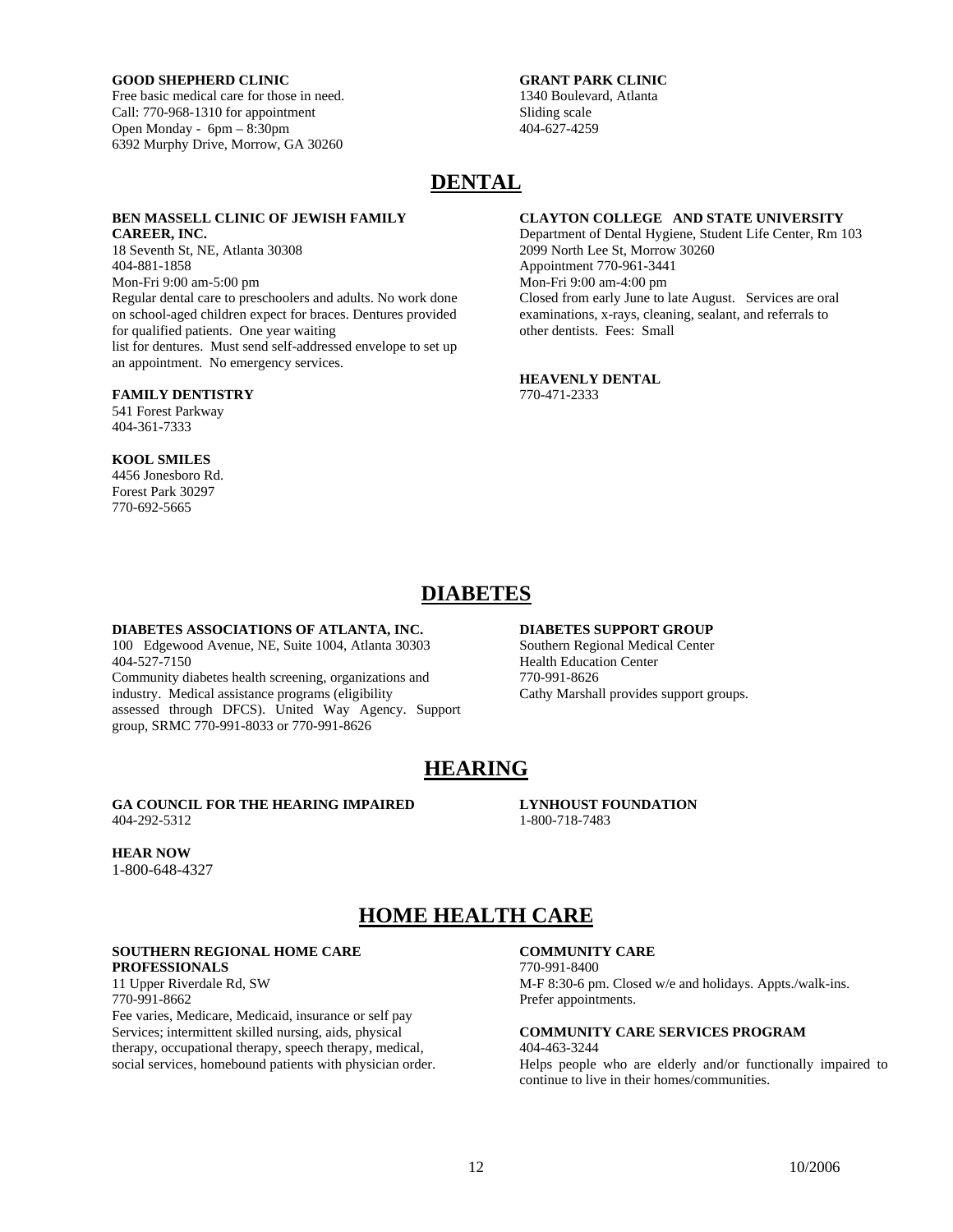### **CLAYTON COUNTY DEPARTMENT OF FAMILY and CHILDREN SERVICES**

Satellite Office (Adult Medicaid) 877 Battle Creek Rd., Jonesboro 30260 770-473-2351 Adult Medicaid for disabled, elderly, blind, etc. Right from

the Start Medicaid for expectant mothers and small children. 770-991-8000 ext. 5589

### **CLAYTON COUNTY EXTENSION SERVICE**

770-473-3945 Parenting classes, free research based workshops of different

kinds, information on horticulture and family and consumer topics.

### **VISITING NURSE ASSOCIATION METRO ATLANTA**

6610 Bay Circle , Suite C, Norcross, GA 770-936-4300 Mon-Fri 8:30 am-5:00 pm Visit elderly or homebound. Must have doctor's

referral. Monitor vital signs; refill insulin syringe or change dressings. Does not administer medications. Nurse aids will assist in bathing. Medicaid, Medicare, insurance and self-pay.

## **HOSPITALS**

### **RIVERWOODS AT SOUTHERN REGIONAL MEDICAL CENTER**

11 Upper Riverdale Rd SW, Riverdale 770-991-8500 Inpatient, outpatient, partial hospitalization program for mental health and substance abuse. Adults, adolescents and geriatric patients accepted.

### **SOUTHERN REGIONAL MEDICAL CENTER**

11 Upper Riverdale Rd SW, Riverdale 770-991-8000 Crisis Line: Call Social Service Department 770-991-8398. Assistance with discharge planning and referral to community resources. Community Care Center 770-991-8420 Women's Community Care 770-991-8218

## **INSURANCE**

### **PEACH CARE FOR KIDS**

1-877-427-3224 Children's health insurance program providing health care services for children in families that meet the income income guidelines and are not eligible for Medicaid or the State Health Benefit Plan.

## **PRESCRIPTIONS**

### **CLAYTON COUNTY COMMUNITY SERVICES AUTHORITY**

1000 Main St, Forest Park 30297 404-363-0575 Call for information/instructions and possible appointment. Limited prescriptions, rent and utilities. Must be Clayton County Resident.

### **CLAYTON FAMILY CARE**

1000 Main St, Forest Park 30297 Tel #: 404-366-5527 Mon – Fri 8:30 am-4:30 pm Call for appointment for housing and utility assistance and other requirements for qualifications Food referrals from DFCS and prescription assistance walkins Mon thru Fri 9am –11am and 1:30pm –3pm.

### **TOGETHER RX ACCESS**

Prescription Savings Program 1-800-250-2864

### **EPILEPSY FOUNDATION**

6065 Roswell Rd., Te 515,, Atlanta 30328 404-527-7155 Call for more information Education and social service assistance to individuals with Epilepsy.

### **THE MEDICINE PROGRAM**

1-573-996-7300 P.O. Box 125 Doniphan, MO 63935-0125 Provides those who have exhausted all other sources for help with medication.

### **FRIENDS OF DISABLED ADULTS, INC.**

770-491-9014 www.fodac.org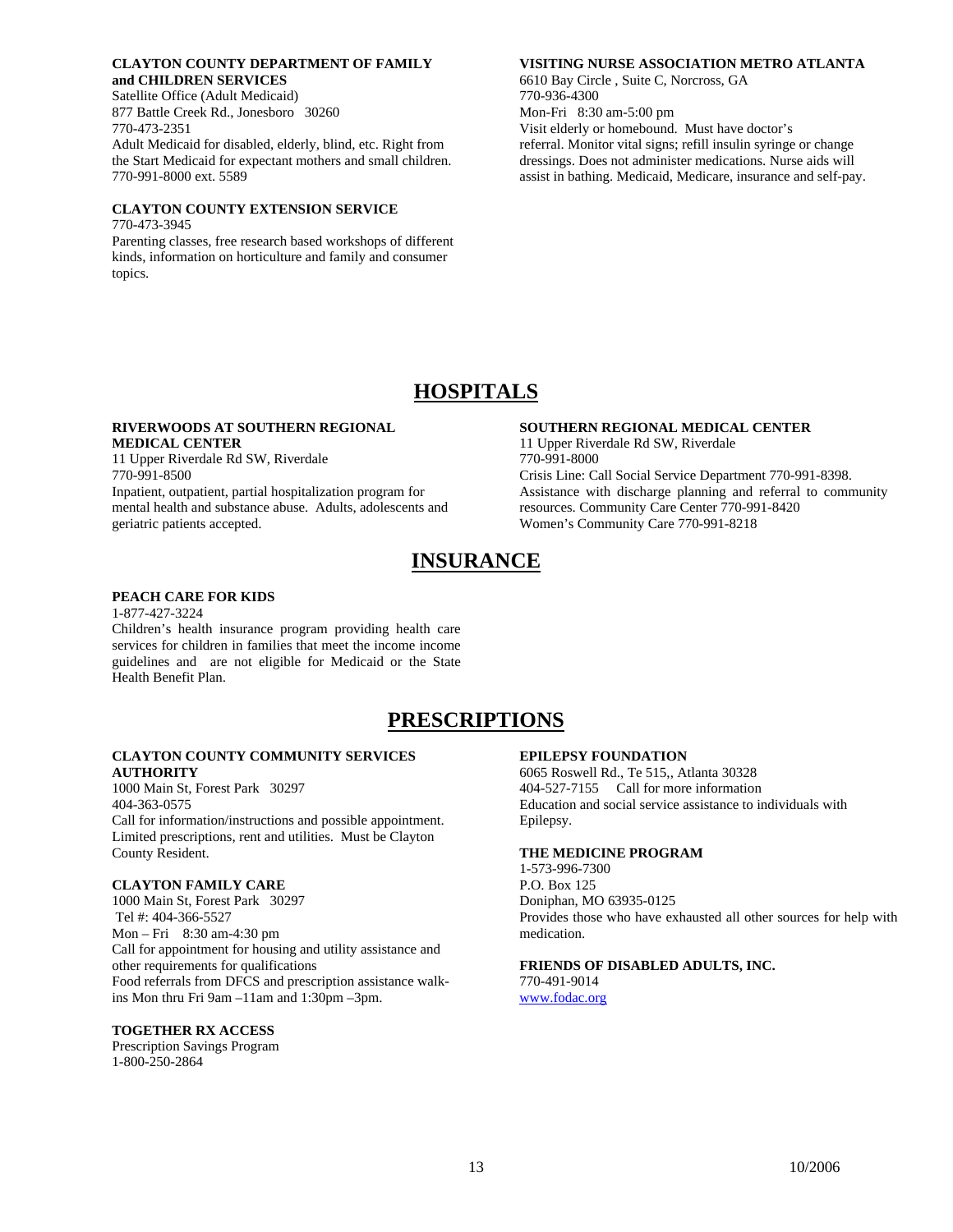## **VISION**

**CENTER FOR THE VISUALLY IMPAIRED**  404-875-9011

### **GEORGIA LIONS LIGHTHOUSE FOUNDATION, INC.**

1775 Clairmont Rd, Decatur 30033<br>404-325-3630.1 FAX 404-636 FAX 404-636-5549 Mon- Fri 8:00 am –5:00 pm Hearing aids for qualifying Georgians, glasses and eye surgery. Need to have copies of income. Adults need an eye prescription no more then 12 months old. Must complete application. Children: Peach Care for kids.

### **PREVENT BLINDNESS**

404-266-0071

Vision screenings for preschool children and adult screenings, educational information concerning eye diseases. Provide vouchers for eye exams and glasses for children who meet certain need requirements. Sliding scale fee. Neither Medicaid nor Medicare.

## **HOUSING/SHELTER**

### **CLAYTON COUNTY**

### **CALVARY REFUGE CENTER**

4265 Thurmond Rd, Forest Park 404-361-5309 Men, Women & Children Emergency & Transitional

### **HOPE SHELTER**

4231 Old Dixie Highway Hapeville, 404-366-0210 Women & Children (no boys over 6hrs)

### **SECURUS HOUSE**

770-961-7233 770-996-4357 (24hr crisis line) Battered Women & Children

### **SAFE HAVEN FOR WOMEN**  678-479-6677

**RAINBOW HOUSE**  770-478-6905 Children

### **DEKALB COUNTY**

**INTERNATIONAL WOMEN'S CENTER**  770-413-5557 Battered/Homeless Women

**DEKALB COUNTY WOMEN'S RESOURCE TO END DOMESTIC VIOLENCE**  404-688-9436

### **COBB COUNTY**

**FAMILY CRISIS CENTER**  770-427-3390 Battered Women & Sexual Assault

### **CENTER CHILDREN**

2221 Austell Road Marietta 770-333-9447 Children & Runaways thru age 17

### **MUST – ELIZABETH INN**

55 Elizabeth Church Road Marietta 770-427-9862 All (women, children & men)

### **COWETA COUNTY**

**COMMUNITY WELCOME HOUSE**  770-304-0966 Battered Women & Children

### **FULTON COUNTY**

**BLOOD and FIRE MINISTRIES**  188 MLK Drive, Atlanta 404-521-2424

**SET FREE MINISTRIES**  1560 Memorial Drive, SE, Atlanta 678-794-4859 Two-parent families only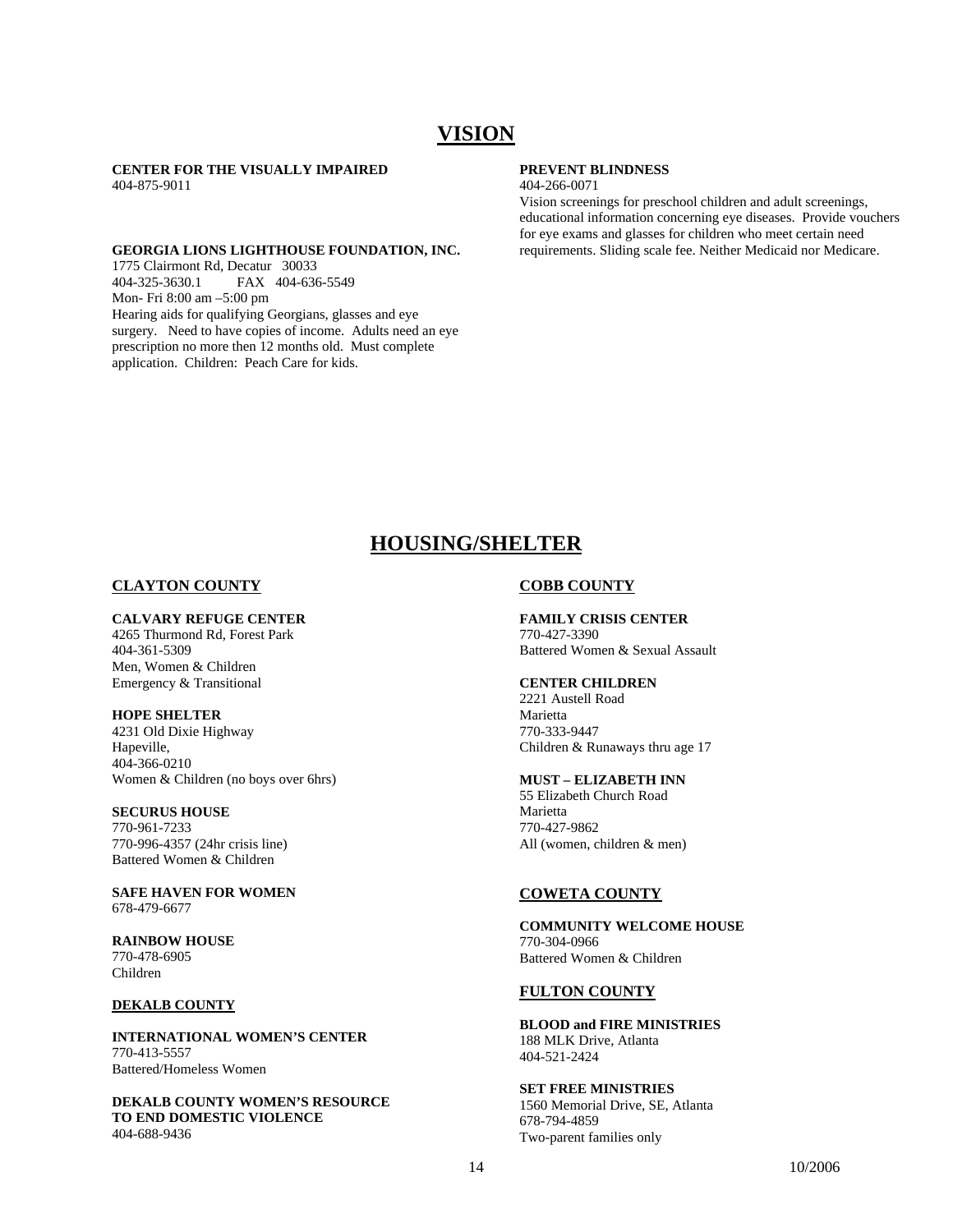### **DECATUR COOPERATIVE MINISTRIES**

404-377-5365 Women, Children & Teenage Boys up to age 16 Nights Only

### **SAFE HAVEN TRANSTIONAL**  404-241-8740

Battered Women & Children

### **DOUGLAS COUNTY**

### **SHARE HOUSE**

770-489-7513 Battered Women

### **DOUGLAS COUNTY SHELTER HOME, INC.**

1755 Sandy Lane Douglasville 770-949-4911 Women, Children, Families. (Does not accept Single men)

### **FAYETTE COUNTY**

**PROMISE PLACE**  770-460-1604 Battered Woman Transitional – up to 18 months

### **FULTON COUNTY Continued**

### **ATLANTA DAY SHELTER FOR WOMEN & CHILDREN**  655 Ethel Street, Atlanta

404-876-2894 Women & Children

### **CASCADE HOUSE YWCA**

1364 Ralph D. Abernethy Blvd., SW, Atlanta 404-752-6199 Women & Children

**COVENANT HOUSE**  72 Broad Street, Station 887-A, Atlanta 404-688-4717 Children under 21

### **ELLIS STREET SHELTER & HAGAR HOUSE**

Call Task Force For The Homeless 1-800-448-0636 0r 404-589-9495 Women, Families with five or more children

### **ATLANTA UNION MISSION FOR MEN**

157Mission Street, Atlanta 404-588-4005 Men

### **YOUNG ADULT GUIDANCE CENTER**

1230 Hightower Road, Atlanta 404-792-7616 Men 13 – 21 Independent living; Emergency Shelter MA/SA

### **CENTRAL PRESBYTERIAN CHURCH WINTER SHELTER**

201 Washington St., SW, Atlanta 404-659-7119 Men only

### **TRAVELERS AID**

404-817-7070 Families Sort term stay in Atlanta

### **ALTERNATE LIFE PATHS**

827 Pryor St, Atlanta 404-688-1002 Women 13 – 21

**ATLANTA BAPTIST RESCUE MISSION**  316 Peters St, Atlanta 404-577-3409 Men

**MY SISTERS HOUSE ANGEL WING** 

921 Howell Mill Road, Atlanta 404-588-4009 Women & Children

### **SALVATION ARMY**

400 Luckie St., NW, Atlanta 404-688-2884 Single persons and families

### **THROUGH FAITH WE CAN**

814 Welch St., SW., Atlanta 404-753-1753 Men, Women & Children

### **TEMPLE ZABAN NIGHT SHELTER**

Peachtree St., NE, Atlanta 404-872-2915 Night time, Winter Couples only

### **CLIFTON PRESBYTERIAN CHURCH NIGHT SHELTER**

360 Connecticut Ave., NE, Atlanta 404—373-3253 Men

### **ST. JOSEPH'S MERCY CARE SERVICES**  424 Decatur St., Atlanta

404-880-3550 All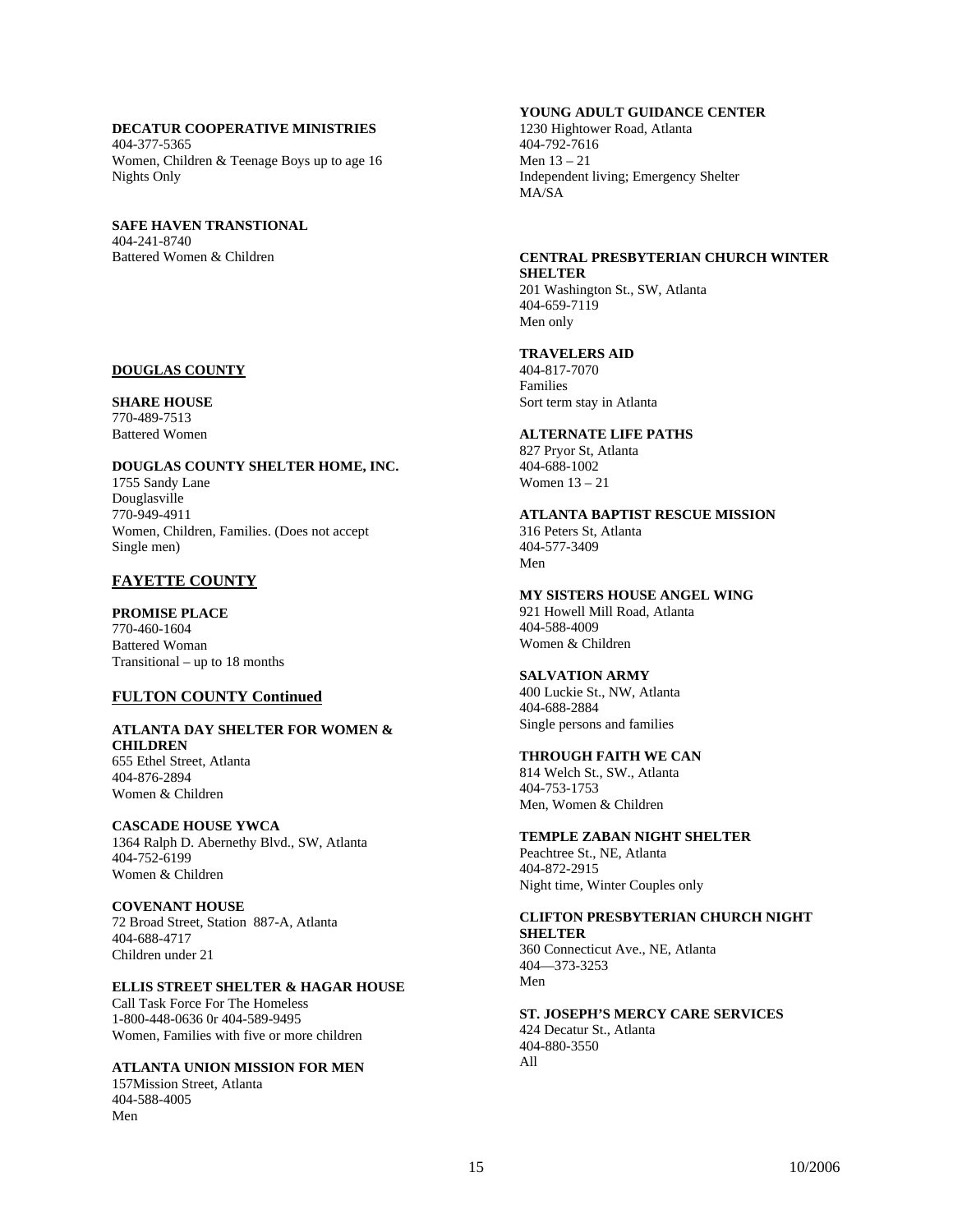**FIRST PRESBYTERIAN CHURCH OF ATLANTA** 

1328 Peachtree St., NE, Atlanta 404-228-7746 Women's Transitional Shelter

**GEORGIA BAPTIST**  505 Waterworks Road, Palmetto 1-888-545-8299 Children under 21

### **JEFFERSON PLACE EMERGENCY SHELTER**

1135 Jefferson St., NW, Atlanta 404-874-0412 Men

### **MILTON AVENUE SHELTER**

212 Milton Ave, SE, Atlanta 404-658-6300 Women and children

## **GA BAPTIST CHILDRENS HOMES &**

**FAMILY MINISTRIES**  9250 Hutchinson Ferry Road, Palmetto 770-463-6240 Children 6 – 17;teen mothers to-be

### **NICHOLAS HOUSE**

1790 LaVista Rd., NE, Atlanta 404-633-8386 Families

### **MARR**

2815 Clearview Place, Doraville 678-805-5131 Adults only; halfway house for chemically dependant

### **GWINNETT COUNTY**

**THE IMPACT GROUP**  604 Beaver Ruin Road, Norcross 678-291-0305 Families (one or two parent w/children)

**WOMEN'S CRISIS CENTER**  770-963-9799 Battered Women

### **SPAULDING COUNTY**

**CHRISTIAN WOMEN'S CENTER 770-227-3700**  Women & Children

## **LOW COST HOUSING / SUBSIDIZED**

### **HOUSING AUTHORITY OF CLAYTON COUNTY**

732 Main St, Forest Park 404-362-1200 FAX: 404-362-0635 Provides emergency assistance to **homeowners** in need of **repairs**.

### **JONESBORO HOUSING AUTHORITY**

203 Hightower St, Jonesboro 30236 770-478-7282

### **KEYSTONE**

145 S. McDonough St, Jonesboro 30236 770-471-0891

### **LEXINGTON SQUARE APARTMENTS**

1625 Conley Rd, Conley 30288 404-363-8618

### **REX MILL SQUARE**

636 North Avenue, Jonesboro 30236 770-477-8679 No Section 8

**RIVERWOOD TOWNHOUSES**  681 Flint River Rd, Jonesboro 30236 770-471-9077

Must have good credit.

**SOUTHWOOD APARTMENTS**  6001 Trammel Rd, Morrow 30260 404-363-3577

**ATLANTA HOUSING AUTHORITY**  404-892-4700 or East Point 404-762-6664

## **NURSING/PERSONAL CARE HOMES**

### **LAKE CITY NURSING & REHAB CENTER**

2055 Rex Rd, Lake City 30260 404-361-5114 Geriatric, nursing and rehabilitation facility. Fees: vary.

### **SUNBRIDGE FOR RIVERDALE**

315 Upper Riverdale Rd, Riverdale 30274 770-991-1050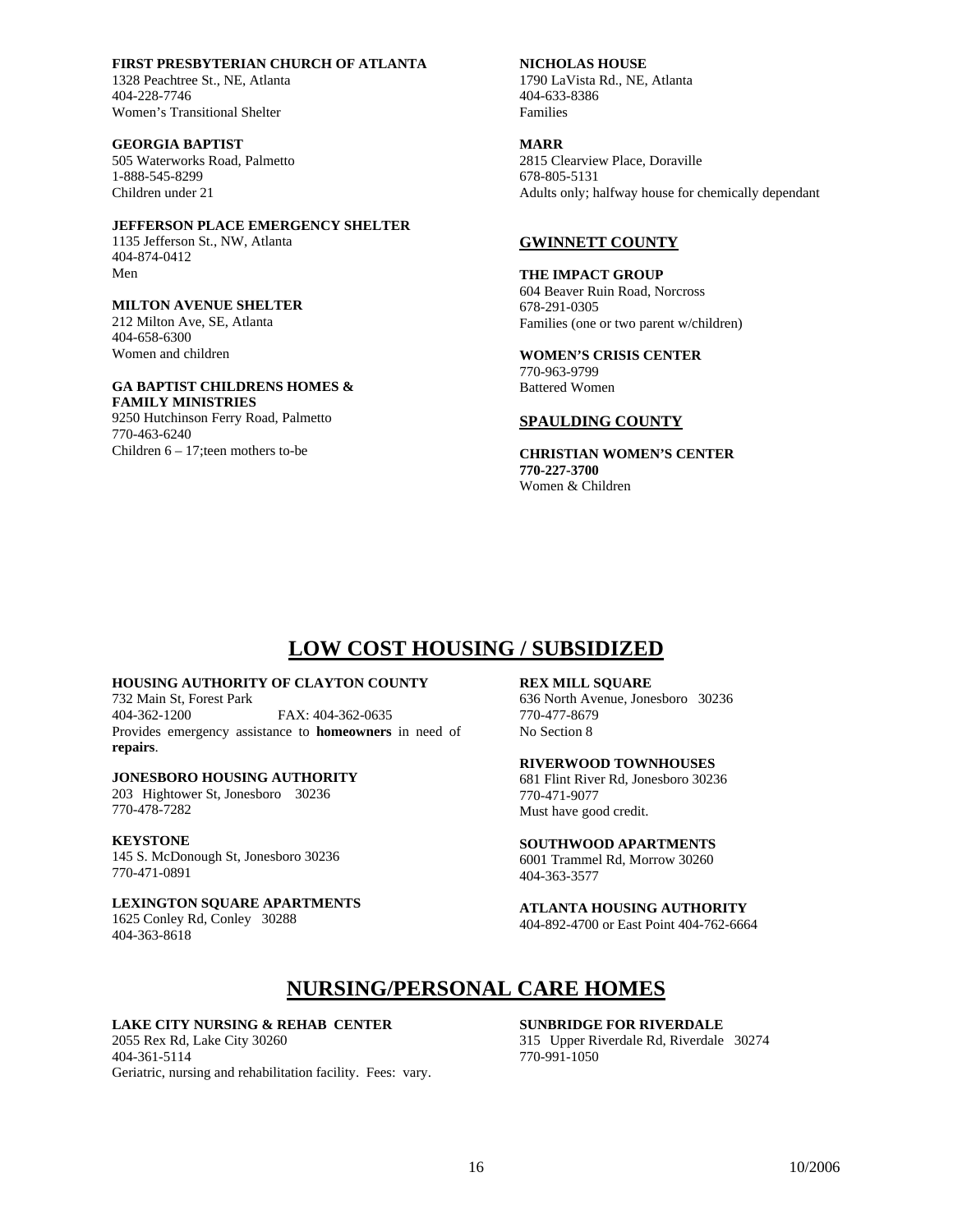### **ARROWHEAD HEALTHCARE**

239 Arrowhead Blvd, Jonesboro 30236 770-478-3013 Geriatric Facility, on site PT, OT, ST, and RT. Accepts Medicaid and limited number of Medicare patients and HMO private insurance.

### **JONESBORO NURSING & REHABILITION CENTER**

2650 Highway 138 S.E., Jonesboro 30236 770-473-4436

## **LEGAL ASSISTANCE**

### **CLAYTON COUNTY ASSOCIATION AGAINST FAMILY VIOLENCE**

770-961-7233 (24 Hour Crisis Line) Help for domestic violence victims. Emergency shelter, counseling and support groups. Legal advocacy.

### **ATLANTA LEGAL AID SOCIETY**

1514 East Cleveland Ave., Suite 100, Atlanta 30344 404-669-0233

### **CLAYTON COUNTY PRO BONO PROJECT**

1000 Main St, Forest Park 30297 404-366-0586 Legal referral program that helps those who can not afford to hire an attorney.

 **GEORGIA SENIOR LEGAL HOTLINE**  404-657-9915

**LANDLORD TENANT HELP LINE** 404-206-5343

**VICTIMS WITNESS ASSISTANCE PROGRAM**  District Attorney's Office 770-477-4531 or 770-603-4110

## **STATE LEGISLATIVE DELEGATION**

The Honorable Gail Davenport State Senator, District 44 7740 Fielder Road Jonesboro, GA 30236

The Honorable Celeste Johnson State Representative, District 75 302 Chase Lake Driver Jonesboro, GA 30236

The Honorable Mike Glanton State Representative, District 76 2227 Silverthorn Court Jonesboro, GA 30236

The Honorable Roberta Adbul-Salaam Representative, District 74 P.O. Box 960941 Riverdale, GA 30274 (H) 770-907-6270

The Honorable Joe Heckstall Representative, District 62 2713 Briarwood Blvd East Point, GA 30344 (O) 404-656-0220; (H) 404-344-2062  The Honorable Valencia Seay State Representative, District 34 823 Verde Drive Riverdale, GA 30274 District: 770-909- 9912 State: 404-656-5095: FAX: 404-463-7783 (H) 770-909-9912

 The Honorable Daryl Jordan State Representative, District 77 316 Herring Way, Riverdale, GA 30344 District: 404-656-0116; FAX: 404-651-8086 State: 404-656-0116; (H) 770-471-3370

 The Honorable Wade Starr Representative, District 78 12022 Scottish Court Fayetteville, GA 30215

The Honorable Georganna T. Sinkfield Representative, District 60 179 Tonawanda Drive S.E. Atlanta, GA 30315 (H) 404-622-1515 (O) 404-656-6372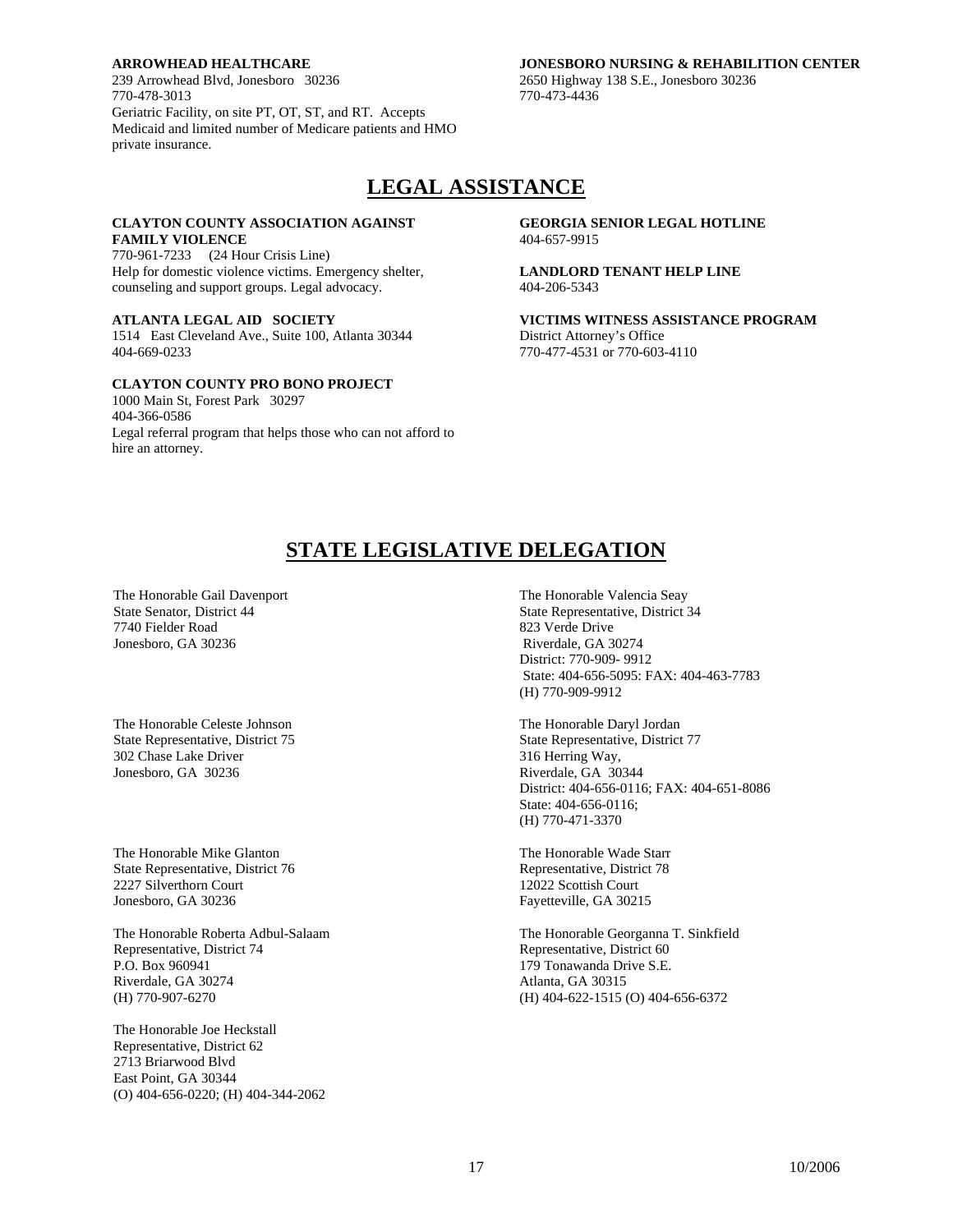## **CONGRESSIONAL REPRESENTATIVE**

The Honorable David Scott United States Congress, District 13 173 North Main St Jonesboro 30236 District: 770-210-5073; FAX: 770-210-5673 Washington DC: 202-225-2939; FAX: 202-225-4628

## **PROTECTIVE SERVICES**

### **CLAYTON COUNTY DEPARTMENT OF FAMILY and CHILDREN SERVICES**

877 Battle Creek Rd, Jonesboro 30236 770-603-4600 and 770-473-2300

**770-603-4602 TO REPORT CHILD ABUSE** 

Report specific and current allegations. Anonymous calls accepted. Family address necessary to process report.

### **CLAYTON COUNTY POLICE DEPARTMENT**

Crimes Against Children Unit 7946 McDonough St, Jonesboro 30236 770-477-3606 First contact for abuse in progress. May be referred to Department of Family and Children Services

## **SOCIAL SERVICES**

### **CLAYTON COUNTY DEPARTMENT OF FAMILY and CHILDREN SERVICES (DFCS)**

770-473-2300

877 Battle Creek Rd, Jonesboro 30236 Services: Adoption, Adult Protection, Child Protection, Job Search assistance, Foster Care/Foster Parenting, Financial Aid Programs – childcare assistance, Medicaid, Food Stamps, Temporary Assistance for Needy Families (TANF).

### **SOCIAL SECURITY ADMINISTRATION:**

795 Peachtree St NE, Suite 310, Atlanta 30308 1-800-772-1213 Mon – Fri - 9:00 am-4:30 pm Programs: SSI-aged, Survivors Insurance, Disability Insurance recording provides other helpful information. Locations: 225 James P. Brawley Dr. NW, Room 237, Atlanta; 1418 Moreland Ave., Atlanta. Survivors Insurance - 795 Peachtree St. NE, Atlanta Southlake - 6452 South Lee St, Morrow 30260 Tel #: 678-422-1144

## **SUPPORT GROUPS**

### **AIDS HOTLINE (CDC) NATIONAL AIDS HOTLINE**  1-800-342-2437

### **AIDS INFORMATION LINE**  1-800-551-2728

### **AIDS SUPPORT GROUP**

Infectious Disease Assoc. 6285 Garden Walk,, Suite A, Riverdale 30274 770-991-1500 ; Call for days and times.

 **DRUG ABUSE HOTLINE**  1-800-338-6745

### **DIABETES SUPPORT GROUPS**

Southern Regional Medical Education Center Diabetes: 770-991-8626 Support Groups: Call Ivy 770-487-2862

### **GRIEF SUPPORT GROUP**

Southern Regional, Peachtree Room Support Groups: 770-991-8399 Thurs every month at 6:30 pm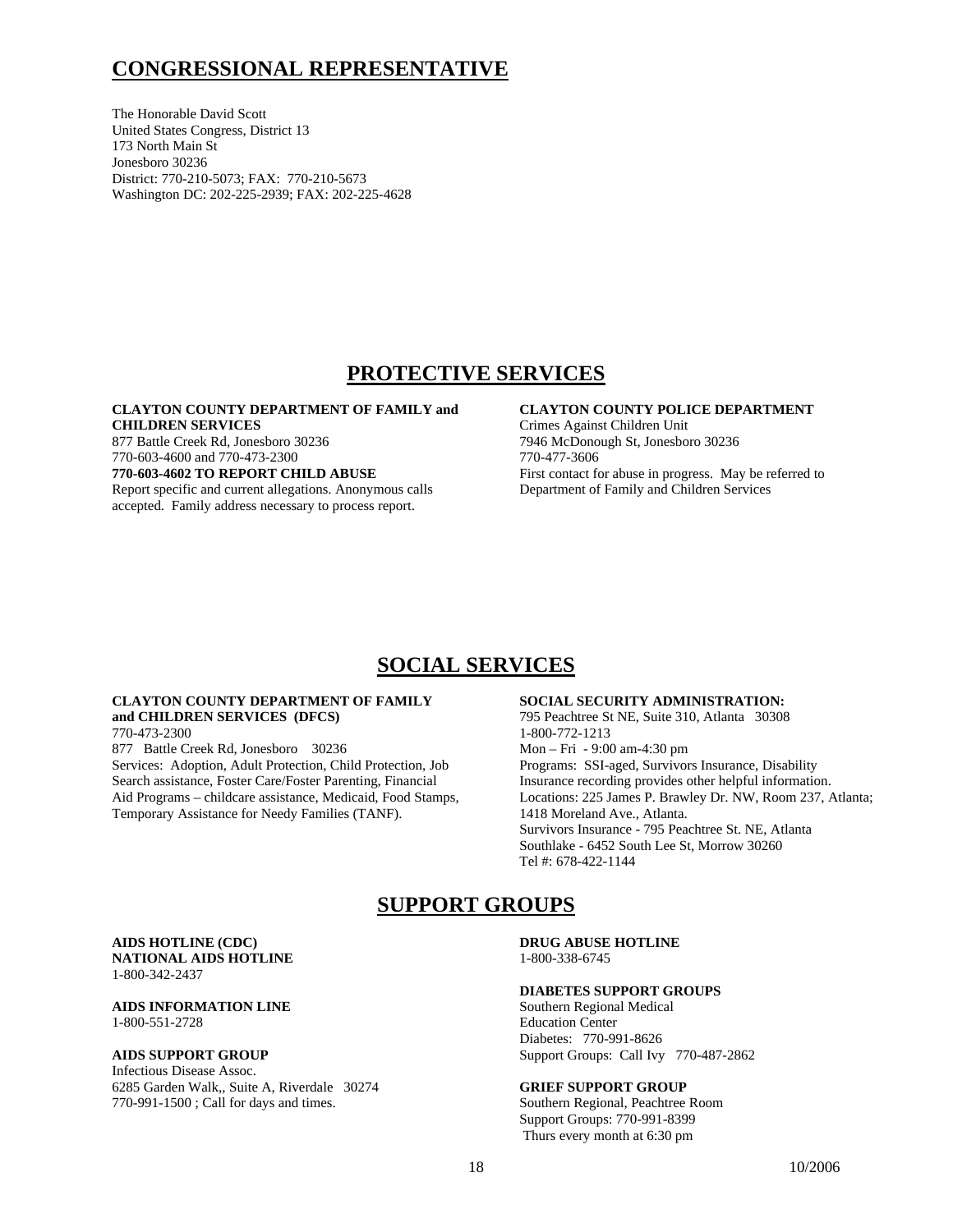### **ALCOHOLICS ANONYMOUS**

Riverwoods Psychiatric Center 11 Southwest Upper Riverdale Rd, Riverdale 30274 770-991-8500 - Call for days and times.

### **ALZEHEIMER'S SUPPORT**

Clayton County 770-603-4090 Janice Coyle

### **BOSOM BUDDIES**

Breast Cancer Support – 770-478-8823 First Baptist Church of Jonesboro, Room 115 All types of Cancer for family and friends.

### **CHILD and ADOLESCENT SERVICES**

6315 Garden Walk Blvd, Riverdale 30274 770-991-7420 Parenting support group available if you have child in treatment at the center. Please call for support group days and times.

### **CLAYTON CENTER/DRUG ABUSE SUPPORT GROUP**

853 Battle Creek Rd, Jonesboro 30236 770-478-1099 - Please call for times.

### **CLAYTON HOUSE**

112 Broad St, Jonesboro 30236 770-478-0191 AA Support groups 7 days a week at 10:00 am, 5:30 pm, and 8:30 pm Wed. pm speaker.

### **VICTIM WITNESS ASSISTANCE PROGRAM**

170 Garnett St, Atlanta 404-865-8127 Domestic Violence & Homicide Support Group

### **RIVERWOODS PSYCHIATRIC CENTER**

11 Upper Riverdale Rd SW, Riverdale 30274 770-991-8500; Call for days and times. Tue, Thurs, Sun. 8:30pm.

### **SECURUS HOUSE**

770-961-7233

### **PROMINA REFERRALS**

Southern Regional Medical Center Promina Health System 11 Upper Riverdale Rd SW, Riverdale 30274 Various groups provided. Please call for more information and times. Call for referrals to supports groups. 770-541-1111

### **SOUTHERN CRESCENT MULTIPLE BLESSINGS**

770-477-2629 Support group for parents of multiple births. Monthly support group meetings, perform outreach services.

### **SOUTHERN REGIONAL**

Rape Crisis:770-477-2177 Mental Health Substance Abuse: 770-991-8511

### **HEALING WOUNDED HEARTS**

Provides counseling, financial management, and building healthy relationships. 404-819-6049

### **EAGLE'S LANDING CHRISTIAN COUNSELING**

Provides individual, group and family counseling. Sliding scale fee. Tel #: 770-898-2966

## **TRANSPORTATION**

### **MEDICAID TRANSPORTATION**

1-866-991-6701 Mon-Fri - 7:00 am-6:00 pm They require a three-day notice when calling make sure you have all information such as doctor's name and address.

## **OTHER**

### **CLAYTON COLLABORATIVE**

696 Mt. Zion Rd., Suite 8A, Jonesboro 30236 Tel #: 770-472-8070; FAX#: 770-472-8072 E-mail: claytoncollab@mindspring.com Web-page: www.claytoncollab.org Clayton Collaborative provides information on issues affecting children youth and family. Also provides grant data and resources information.

### **CLAYTON COUNTY CHAMBER OF COMMERCE**

2270 Mt. Zion Rd., Jonesboro, GA 30236 Tel# 678-610-4021 FAX 678-610-4025 8am – 5pm

**SOCCER in the STREETS**  678-993-2119

 **CLAYTON COUNTY MINISTERS CONFERENCE**  404-363-0575 or 770-478-6810

### **CLAYTON COUNTY COMMUNITY SERVICES AUTHORITY**

1000 Main St, Forest Park 30297 404-363-0575

### **AGING PROGRAM**

Free service for elderly. Must be evaluated through Aging Program: 770-603-4050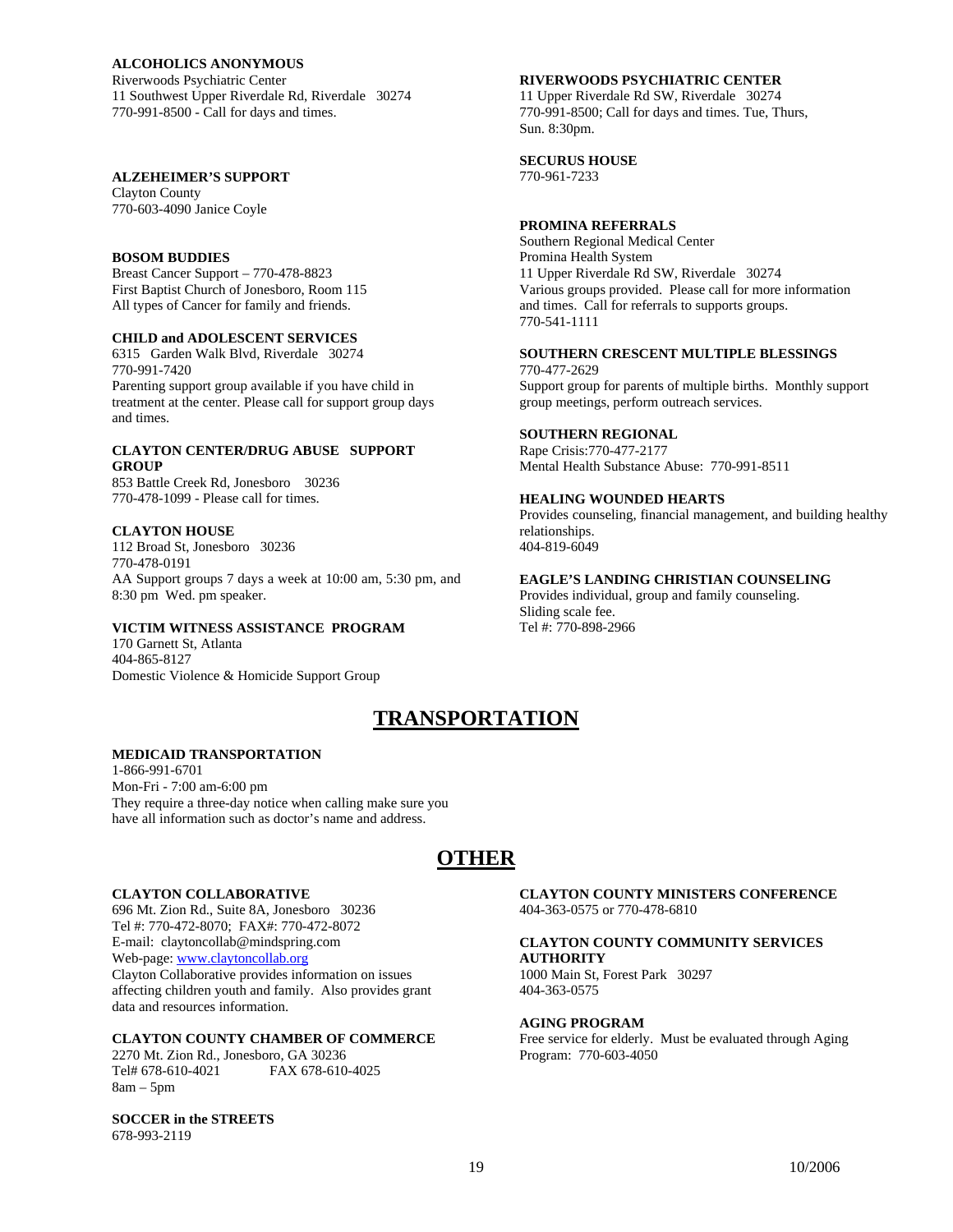### **CLAYTON COUNTY SCHOOLS PRINCIPALS AND ASSISTANT PRINCIPALS**

### **2007-2008**

### **ELEMENTARY SCHOOLS**

**Anderson (101) 404-362-3820 Marsha Hood**  John Madden **Arnold (102) 770-473-2800 Faith Duncan**  Myron Allen **Brown (104) 770-473-2785 Joycelyn Wright** Jocelyn Wright **Callaway (133) 678-479-2600 Marcus Fuller**  Dr. Jennell Brady **Church Street (105)770-994-4000 Debra Smith** Harold Dobbins Paulette Devaughn **East Clayton (106) 404-362-3885 Connie Tyler** Tiffany Hogan **Edmonds (107) 404-362-3830 Rebecca Harrison,** Principal Dr. Thomasina Goodgane **Fountain (103) 404-362-3875 Dr. Tonya Mahone-Williams** . Janel Turner **Harper (134) 678-479-2654 Linda Daniel**  Wilbur Garner **Hawthorne (131) 770-472-7669 Wynton Walker,**  Dr.Marcus Jackson **Haynie (108) 770-968-2905 Denise Thompson,** Principal Doug Lozel **Hendrix Drive/Unidos (109) 404-362- 3835 Kelly Veal,** Principal **Yolanda Seay** 

**Huie (110) 404-362-3825 Baxter Harper** Curcelia Collins **Jackson (136) 678-610-4401 Dr. Donna Jackson** Charles Wilkerson **Kemp (127) 770-473-2870 Janice Sills,** Principal Dr. Alnita Harrison **Kemp Primary (138) 678-610-4300 Lisa Hightower** Maurice Roberts **Kilpatrick (111) 770-473-2790 Dr. Donna Vining** Patrice Williams **King (135) 770-991-4651 Dr. Machelle Matthews**<br>Dr. Sharon Jones *Joannie Booker* Dr. Sharon Jones **Lake City (112) 404-362-3855 Kelly Veal**  Charles Barker **Lake Ridge(130) 770-907-5170 Dr. Brenda Cloud,**  Jesse Berger **Lee Street (114) 770-473-2815 Dr. Marcy Perry,** Gary Lomba **Marshall (137) 404-675-8019 Dr.Velma Mobley,** Principal Wilbur Garner Dustin Dalton **McGarrah (113) 770-968-2910 Tammy Burroughs,**  Enika Bryant **Morrow (115) 770-968-2900 Lee Casey,** Timmy Foster

**Mount Zion (116) 770-968-2935 Kathy Britt** Cindy Whiteman **Northcutt (119) 770-994-4020 Cynthia James** Rochelle Taylor **Oliver (120) 770-994-4010 Dr. Ronald Boykins** Dr. Delores DeWalt **Pointe South (126) 770-473-2900 Frank Tanner** Cherie Swafford Lowery **Riverdale (121) 770-994-4015 April Madden**  Zakaria Watson **River's Edge (12) 770-460-2340 Dr. Cassandra Hopkins** Alisha Mohr Angela Melton **Smith(132) 770-960-5750 Cindy Brictson**  Janis Striggles TBA **Suder (122) 770-473-2820** Earnestine Hyche **Swint (123) 770-473-2780 Kenneth Williams,**  Jeannie Richmond - Lynch **Tara (124) 770-968-2915 Cynthia Dickerson,**  Denise Lewis **West Clayton (125) 770-994-4005 Lisa Sayles-Adams** Principal Charles Barker –  $\frac{1}{2}$  time **Ash Street (920) 404-362-2000 Dr. Susan Funderburk** 

### **Middle Schools**

| Adamson (019)                       | 770/968-2925    |
|-------------------------------------|-----------------|
| Dr. Douglas Hendrix                 |                 |
| <b>Tim Guiney</b>                   | Ava Davis       |
| <b>Babb</b> (011)                   | 404/362-3880    |
| <b>Felicia Brown</b>                |                 |
| Derrick Thomas                      | Julie Brown     |
| Forest Park (012)                   | 404/362-3840    |
| Jamille Miller-brown                |                 |
| TBA                                 | Genghis Shakhan |
| Jonesboro (014)                     | 678/610-4331    |
| <b>Freda Givens</b>                 |                 |
| Ana Bisch                           | Ron Johnson     |
| Rex Mill Middle ((029) 770/515-7614 |                 |
| <b>Susan Patrick</b>                |                 |
| Dr. Greg Wright                     | Cynthia Harris  |

| Kendrick (024)        | 770/472-8400         |
|-----------------------|----------------------|
| <b>Beverly Garner</b> |                      |
| <b>Steve Hughes</b>   | Lonnie White         |
| Lovejov (021)         | 770-473-2933         |
| <b>Keith Colbert</b>  | <b>Miel Matthews</b> |
| TBA                   | Travis Lott          |
| Morrow $(015)$        | 404/362-3860         |
| <b>Greg Curry</b>     |                      |
| Shyla Ridley          | <b>J. Rick Mills</b> |
| Mundy's Mill (016)    | 404/473-2880         |
| Nash Alexander        |                      |
| Sherman Douglas       | William Blackwood    |

| Kendrick (024)            | 770/472-8400         | <b>NorthClayton</b> (017)             | 770/994-4025             |
|---------------------------|----------------------|---------------------------------------|--------------------------|
| <b>Beverly Garner</b>     |                      | <b>Clarence Jackson</b>               |                          |
| <b>Steve Hughes</b>       | Lonnie White         | Pamela Murphy                         | <b>Frederick Stamper</b> |
| Lovejov (021)             | 770-473-2933         | Pointe South (020)                    | 770/473-2890             |
| Keith Colbert             | <b>Miel Matthews</b> | Dean Lillard                          |                          |
| TBA                       | Travis Lott          | Michael Walraven                      | Jacquita Vickers         |
| <b>Morrow (015)</b>       | 404/362-3860         | <b>Riverdale (018)</b>                | 770/994-4045             |
| Greg Curry                |                      | Dr. Mildred McCov                     |                          |
| Shyla Ridley              | J. Rick Mills        | Adrian Courtland                      | Letitia Lewis            |
| <b>Mundy's Mill (016)</b> | 404/473-2880         | Roberts (025)                         | 678-479-0100             |
| Nash Alexander            |                      | <b>Charmaine Johnson-Interim</b>      |                          |
| Sherman Douglas           | William Blackwood    | Scharbrenia Lockhart Dennis Wilkinson |                          |
|                           |                      | Sequova (028)                         | 770/515-7524             |
|                           |                      | <b>Stephanie Johnson</b>              |                          |
|                           |                      | Russell Keith                         | Genelle Wright           |
|                           |                      | Reex Mille Middle (029) 770-474-0702  |                          |
|                           |                      | <b>Susan Patrick</b>                  |                          |
|                           |                      | Dr. Greg Wright                       | Cynthia Harris           |
|                           |                      |                                       |                          |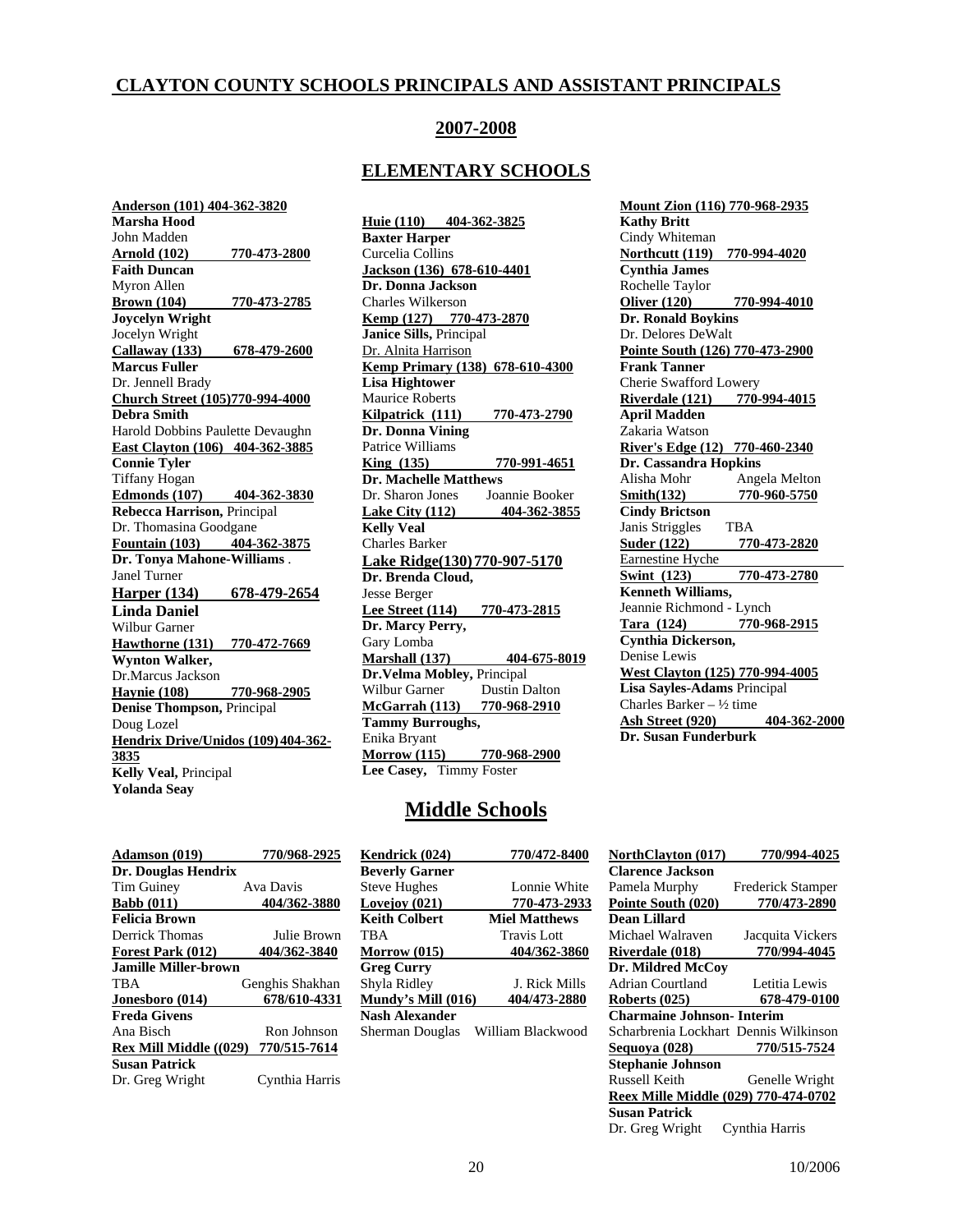## **High Schools**

| <b>Forest Park (001)</b>       | 404/362-3890    | <b>Mount Zion (007)</b>    | 770/473-2940        | <b>Alternative (008)</b>               | 770/473-2865 |
|--------------------------------|-----------------|----------------------------|---------------------|----------------------------------------|--------------|
| Melvin Blocker                 |                 | Gary Townsend              | John Staten         | <b>Ben Moore</b>                       |              |
| Dr. Joseph Sellers             |                 | Angel McCrary              | Stephanie trice     | Dr. Bobby Rorie                        |              |
| Monique Drewry Gisha Bayless-- |                 | Dr. Frank McKenzie         | Dwayne Lawyer       |                                        |              |
| <b>Jonesboro (002)</b>         | 770/473-2855    | Mundy's Mill $(311)$       | 678-817-3000        | Flint River (940)                      | 770/472-8473 |
| Dr. Carl Jackson Interim       |                 | Priscilla Adams            |                     | TBA                                    |              |
| John Everett                   | Monica Wiley    | David Slasinski            | Morris Davis        |                                        |              |
| Milton Watson                  | Gerald Yancy    | Darrick McCrary            | Shakiera Rice       |                                        |              |
|                                |                 |                            |                     | <b>Charter Schools</b>                 |              |
| Lovejoy (006)                  | 770/473-2920    | <b>North Clayton (004)</b> | 770/994-4035        | <b>Lewis Academy</b>                   | 770/909-6697 |
| Dr. Samuel Jackson             |                 | Dr. Ray Hill               | Chauncey Nash       | Patricia Lewis CEO                     |              |
| Tyrus McDowell                 | Mary Ennis      | Hardy Watkins              | Josette Franklin    |                                        |              |
| Rogena Ellison                 | Karie Speights  |                            |                     |                                        |              |
|                                |                 | Riverdale (005)            | 770/473-2905        | Perry Center (312) 770-515-7601        |              |
| <b>Morrow</b> (003)            | 404/362-3865    | <b>Terry Young Interim</b> |                     | <b>Wayne Rich – Executive Director</b> |              |
| Patricia Hill                  |                 | Pamela Pitts               | <b>Sherry Dukes</b> | Cookie Keene                           |              |
| Wendell Spann                  | Laivian Coleman | James Wilburn              |                     | SUCCESS (314) 770- 515-7675            |              |
| <b>Larry Roberts</b>           | Michael Houze   |                            |                     | Kelly Polk                             |              |
|                                |                 |                            |                     | <b>Sheryl Perkns</b>                   |              |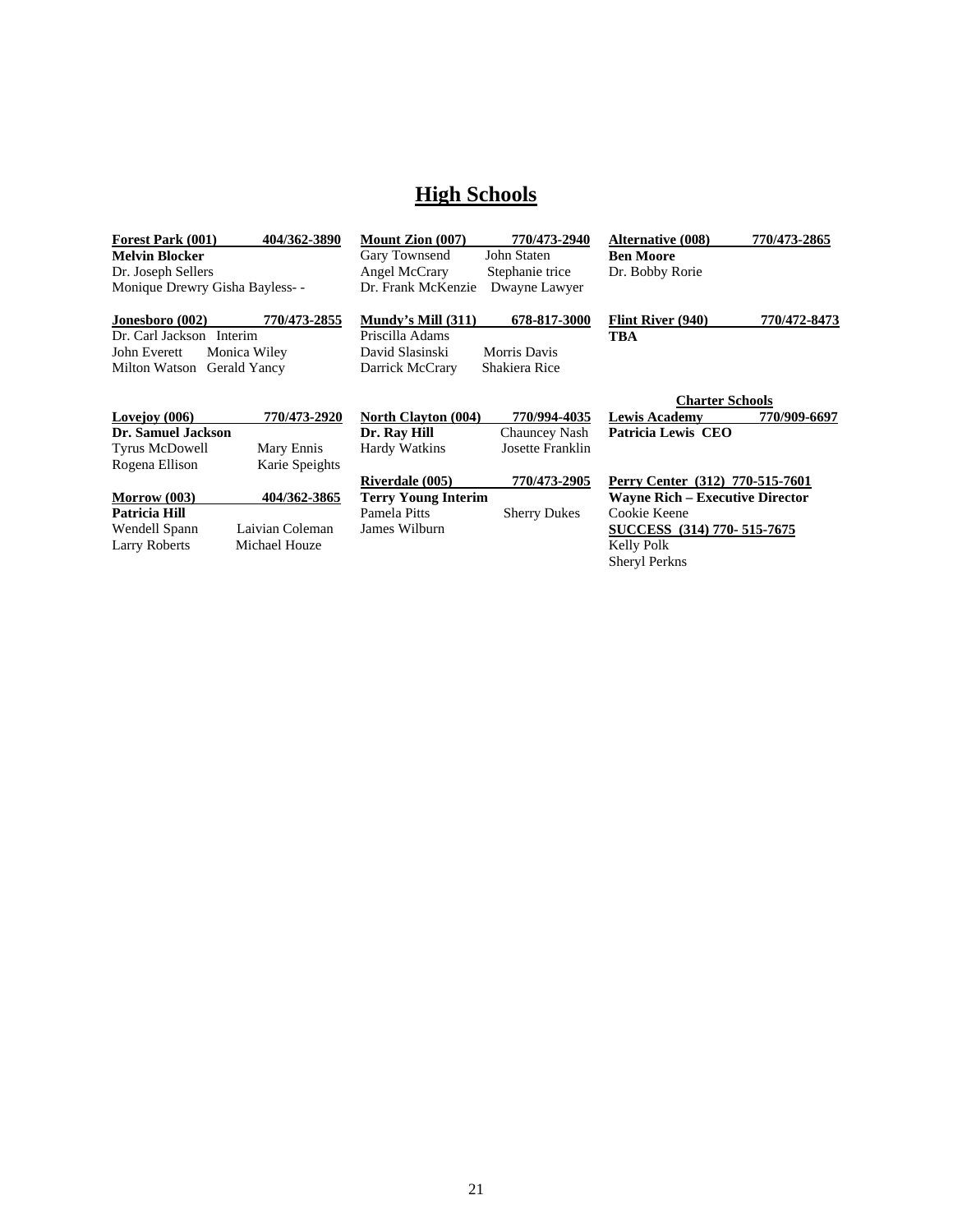## **CLAYTON COUNTY SCHOOL COUNSELORS**

## **ELEMENTARY**

## **2007 - 2008**

| <b>SCHOOL</b>                                                  | <b>COUNSELOR</b>                                                         | <b>SCHOOL</b>                                                | <b>COUNSELOR</b>                                                                 | <b>SCHOOL</b>                                               | <b>COUNSELOR</b>                                                              |
|----------------------------------------------------------------|--------------------------------------------------------------------------|--------------------------------------------------------------|----------------------------------------------------------------------------------|-------------------------------------------------------------|-------------------------------------------------------------------------------|
| Anderson (101)<br>404-362-3820<br>404-362-4089 FAX             | Chanel Logan                                                             | <b>Hendrix Drive 109</b><br>404-362-3835<br>404-362-8898 FAX | Symirna Jean-Simon                                                               | <b>Mt. Zion (116)</b><br>770-968-2935<br>770-968-2939 FAX   | Anne Spoonmore<br>Dee Ann Fleming                                             |
| <b>Arnold</b> (102)<br>770-473-2800<br>770-473-5057 FAX        | <b>Roxanne Crumbley</b>                                                  | <b>Huie</b> (110)<br>404-362-3825<br>404-608-7589 FAX        | <b>Brenda Houck</b>                                                              | Northcutt (119)<br>770-994-4020<br>770-994-4479 FAX         | Karen Thompson                                                                |
| <b>Brown</b> (104)<br>770-473-2785<br>770-603-5799 FAX         | <b>Kathy Richards</b><br>Vacant - Part Time                              | Jackson (136)<br>678-610-4401<br>678-610-4422FAX             | Gina Cannon<br>Michael Thompson                                                  | Oliver $(120)$<br>770-994-4010<br>770-994-4014 FAX          | Michelle Caver<br>Paul Guillon<br>(Part Time)                                 |
| Callaway (133)<br>678-479-2600<br>678-479-2613 FAX             | Janice Langhorne<br>Camela Johnson,<br><b>Itinerant</b>                  | Kemp(127)<br>770-473-2870<br>770-473-5058 FAX                | Tamera Sullivan<br>Kate McNease<br><i>Itinerant</i>                              | Pointe South 126<br>770-473-2900<br>770-603-5774            | Sheneaise Williams                                                            |
| <b>Church Street (105)</b><br>770-994-4000<br>770-994-4469 FAX | Patricia Douglas                                                         | <b>Kemp Primary</b><br>678-610-4300<br>678-610-4321 FAX      | <b>Annette McCraw</b><br>678-610-4306<br><b>Kate McNease</b><br><b>Itinerant</b> | Riverdale (121)<br>770-994-4015<br>770-994-4018 FAX         | Frankie Lynn Clardy                                                           |
| East Clayton (106)<br>404-362-3885<br>404-362-8895 FAX         | Melanie Shead                                                            | Kilpatrick (111)<br>770-473-2790<br>770-603-5198FAX          | Eva Lumbard                                                                      | River's Edge 129<br>770-460-2340<br>770-460-2343 FAX        | <b>Bree Holdip</b><br>770-460-2346<br>Angel McSwain<br>770-460-2362           |
| Edmonds (107)<br>404-362-3830<br>404-608-7573 FAX              | <b>Kelly Green</b>                                                       | <b>King (135)</b><br>770-991-4651<br>770-991-4679 FAX        | Cynthia Stamps-Jones<br><b>Paul Guillion</b><br><i>Itinerant</i>                 | <b>Smith 132)</b><br>770-960-5750<br>770-960-5764 FAX       | Millie Steedly (half<br>time)<br>770-960-5757<br>Elvera Owens<br>770-960-5758 |
| Fountain (103)<br>404-362-3875<br>404-362-4083 FAX             | Dr. Lisa Smith                                                           | Lake City (112)<br>404-362-3855<br>404-362-8897              | Carlena Hamlin                                                                   | <b>Suder 122)</b><br>770-473-2820<br>770-603-5197 FAX       | Rebekah Gilliam<br>Dr. Katrina Pitman<br><b>Itinerant</b>                     |
| Harper $(134)$<br>678-479-2654<br>678-479-2673 FAX             | Tanya James<br>678-479-2667<br><b>TataNisha Copeland</b><br>678-479-2666 | Lake Ridge (130)<br>770-907-5170<br>770-907-5185             | <b>Trudy Hines</b><br>770-907-5177<br>Vacant – Part Time                         | <b>Swint (123)</b><br>770-473-2780<br>770-603-5778 FAX      | <b>Rachel Rubin</b>                                                           |
| Hawthorne (131)<br>770-472-7669<br>770-472-7663 FAX            | Nina Endow<br>Dr. Katrina Pittman<br><i>Itinerant</i><br>770-472-7652    | Lee Street (114)<br>770-473-2815<br>770-603-5771 fax         | Renee McFarlane                                                                  | <b>Tara (124)</b><br>770-968-2915<br>770-968-2919 FAX       | Yolanda Colbert                                                               |
| Haynie (108)<br>770-968-2905<br>770-966-2904 FAX               | Nikiya Boyd                                                              | Marshall (137)<br>404-675-8019<br>404-675-8047 FAX           | Shana Ellis<br>404-675-8025<br><b>Caroline Dodd</b><br>404-675-8026              | <b>West Clayton 125</b><br>770-994-4005<br>770-994-4009 FAX | <b>Evangeline Sterling</b>                                                    |
|                                                                |                                                                          | McGarrah (113)<br>770-968-2910<br>770-968-2910 FAX           | Kena Ennis                                                                       |                                                             |                                                                               |
|                                                                |                                                                          | Morrow (115)<br>770-968-2900<br>770-968-2903 FAX             | Patricia Williams                                                                |                                                             |                                                                               |

(**3-digit school code**) Indicates Global Address Location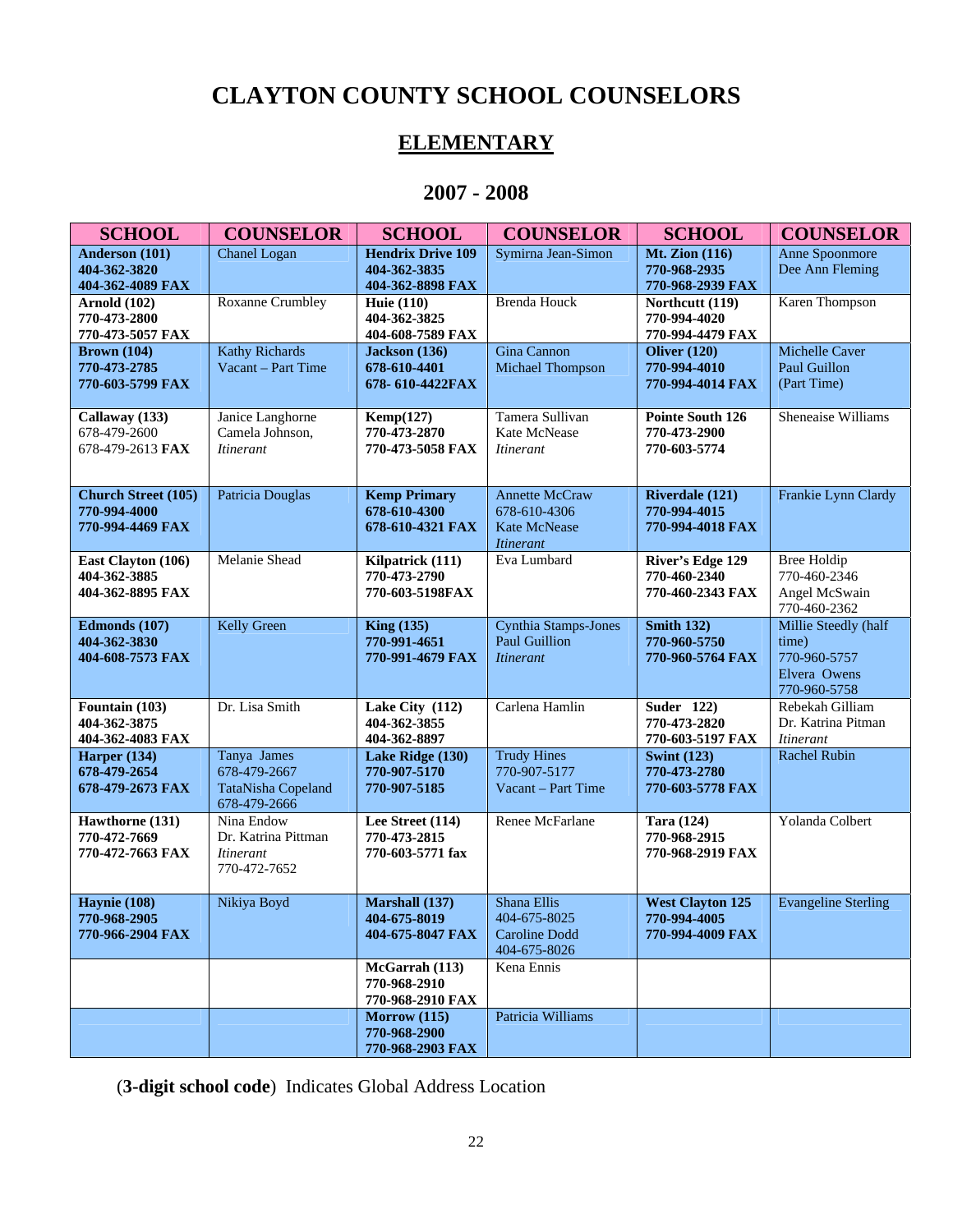$\sim$ 

## **MIDDLE SCHOOL COUNSELORS**

## **2007 - 2008**

| <b>SCHOOL</b>                | <b>COUNSELOR</b>                                         | <b>DIRECT LINE</b>  | <b>SECRETARY</b>       |
|------------------------------|----------------------------------------------------------|---------------------|------------------------|
| Adamson (019)                | Sandra Bowden (ALL)                                      | 770-968-2953        | Mychylene Beal         |
| 770-968-2925                 | Dr. Jill Thompson (Part time 6 <sup>th</sup> )           | 770-968-2964        | 770-968-2955           |
| 770-968-2978 FAX             | Part time 7 <sup>th</sup> M -Z                           |                     |                        |
| <b>Babb</b> (011)            | Edonna Rashad L-Z                                        | 404-608-2622        | Debbie Lynch           |
| 404-362-3880                 | Cindy Sellards A-K                                       | 404-608-2623        | 404-608-2632           |
| 404-362-4087 fax             |                                                          |                     |                        |
| Forest Park (012)            | Michael Walker                                           | 404-362-3847        | <b>Maxine Cummings</b> |
| 404-362-3840                 | Camela Johnson Itinerant                                 |                     | 404-362-3843           |
| 404-362-8899 fax             |                                                          |                     |                        |
| Jonesboro (014)              | Tec Keller 6 <sup>th</sup> , 1/2 of 7th                  | 678-610-4337        | Carol Bentley          |
| 770-473-2805                 | LaShawnda Butler 8 <sup>th</sup> , 1/2 of 7th            | 678-610-4338        | 678-610-4336           |
| 678-610-4347 FAX             |                                                          |                     |                        |
|                              |                                                          |                     |                        |
| Kendrick (024)               | Theresa Douglass 6 <sup>th</sup> & 7th                   | 770-472-8410        | Diane Strum            |
| 770-472-8400                 | Davis Peacock 7 <sup>th</sup> & 8th                      | 770-472-8409        | 770-472-8411           |
| 770-472-8407 FAX             |                                                          |                     |                        |
|                              |                                                          |                     |                        |
| Lovejoy (021)                | Sally Wallace 6 <sup>th</sup>                            |                     | Kim North              |
| 770-473-2933                 | Dr. Mary Ware 7 <sup>h</sup>                             | 770-472-3278        | 770-472-3291           |
| 770-603-5777 FAX             | Catherine Roberts 8 <sup>th</sup>                        | 770-472-3277        |                        |
| Morrow (015)                 | Evelyn Pollard, 8 <sup>th</sup> , 1/2 of 7 <sup>th</sup> | 404-362-3860ext.307 | Terry Garcia           |
| 404-362-3860                 | Wanda Ingram 6 <sup>th</sup> , 1/2 of 7th                | 404-362-3860ext.305 | 404-608-2608           |
| 404-473-2557 FAX             |                                                          |                     |                        |
| Mundy's Mill (016)           | Jane Brown $6^{th}$ A-M, $7^{th}$                        | 770-603-5731        | Robin Campbell         |
| 770-473-2880                 | Tonya Rankin - Benton 6 <sup>th</sup> M-Z                | 770-603-5732        | 770-603-5730           |
| 770-603-5779 FAX             | $&8^{\text{th}}$                                         |                     |                        |
| North Clayton (017)          | Zenobia Johnson 6 <sup>th</sup> & 8 <sup>th</sup>        | 770-907-5099        | Malissa Cochran        |
| 770-994-4025<br>770-994-4028 | Razelda Killen 6 <sup>th</sup> & 7 <sup>th</sup>         | 770-907-5199        | 770-907-5100           |
|                              |                                                          |                     |                        |
| Pointe South (020)           | Thaddeus Henderson $8^{th}$ & 1/2 of $7^{th}$            | 770-603-5751        | <b>Sharon Butler</b>   |
| 770-473-2890                 | Tonya Weldon 6 <sup>th</sup> & 1/2 of 7th                | 770-603-5752        | 770-603-5758           |
| 770-477-4603 FAX             |                                                          |                     |                        |
| <b>Rex Mill (029)</b>        |                                                          |                     | Alicia Copeland        |
| 770-515-7614 (temp Roberts)  | Windy Rivers $8^{th}$ & 1/2 of $7^{th}$                  | 770-474-1038        | 770-474-1043           |
| 770-515-7622 (temp Roberts   | Tammy Murphy 6 <sup>th</sup> & 1/2 of 7th                | 770-474-1534        |                        |
| 770-690-6559 (temp Adamson)  |                                                          |                     |                        |
| Riverdale (018)              | Willie Jones $8^{th}$ & 1/2 of 7th                       | 770-991-4632        | Peteria Barber         |
| 770-994-4045                 | Linda McDaniel $6^{th}$ & $\frac{1}{2}$ of $7^{th}$      | 770-991-4628        | 770-991-4633           |
| 770-994-4067 FAX             |                                                          |                     |                        |
|                              |                                                          |                     |                        |
| Roberts (025)                | Tangi Gantt 8 <sup>th</sup> & ½ of 7 <sup>th</sup>       | 678-479-0112        | Lisa Johnson           |
| 678-479-0100                 | Lawanna Rucker $6^{th}$ & $\frac{1}{2}$ of 7th           | 678-479-0170        | 678-479-0111           |
| 678-479-0114 FAX             |                                                          |                     |                        |
| Sequoyah (028)               | Karla Sutherland 6 <sup>th</sup> & 7 <sup>th</sup>       | 770-515-7531        | <b>Sherron Norman</b>  |
| 770-515-7524                 | Shannon Walker $7^{\text{th}}$ & $8^{\text{th}}$         | 770-515-7532        | 770-515-7529           |
| 770-515-7541 FAX             |                                                          |                     |                        |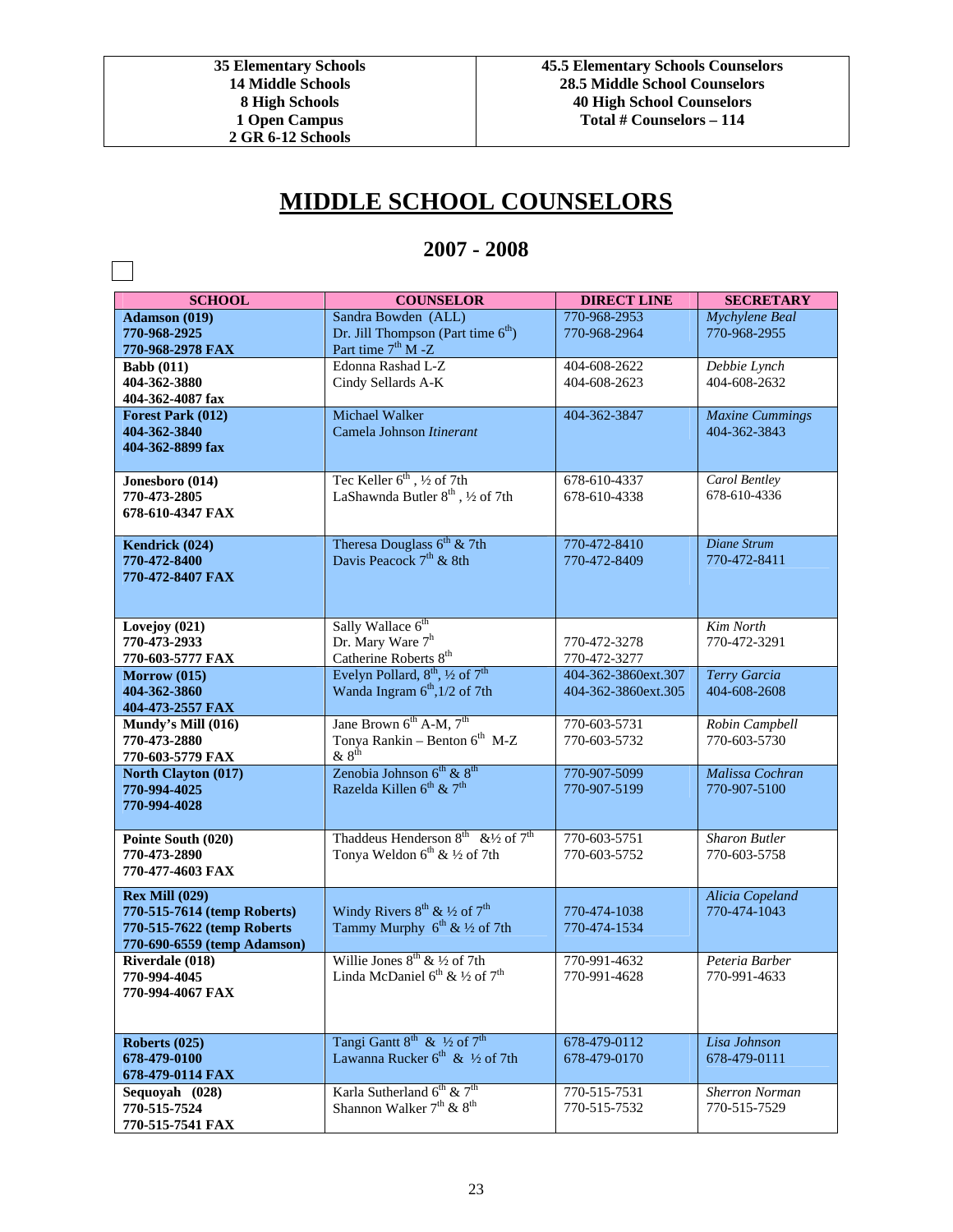## **HIGH SCHOOLCOUNSELORS**

| 404-608-7545<br>Tamara Harper<br>Forest Park (001)<br>404-362-3891<br>404-362-3890<br><b>Counselor</b><br>Andrea Cosby 9th<br>Brenda Grant -Registrar<br>404-675-6412 FAX<br>404-675-6408<br>Theresa Willis (10 <sup>th</sup> )Graduation Coach<br>404-675-6408<br>404-608-7559<br>Rebecca Rye, 12 <sup>th</sup> **<br>404-608-7556<br>Freshman Academy<br>Jonesboro (002)<br>LaKisha Bonner A - G<br>770-603-5168<br><b>Betty Ann Smallwood</b><br>770-473-2917<br>770-473-2855<br><b>ALICE GREENLEF lead Counselor</b><br>770-603-5166<br>770-603-5177 FAX<br>& Graduation Coach<br>Alicia Dunn P-Z<br>770-603-5175<br>Mecoya Maloy 9 <sup>th</sup> Grade<br>770-603-5141<br>Dr. Brenda Adkins 10-12 (P-Z)<br>770-603-5194<br>Diane Hardee<br>Lovejoy High (006)<br>Bridget Zokovitch, $(9^{th},$ First Time)<br>Talib Ennaemba (Retained $9^{th}$ & $12^{th}$ )<br>770-603-5191<br>770-603-5193<br>770-473-2920<br>770-472-3247 FAX<br>770-603-5192<br>Maria Nichols, Registrar<br>770-603-0196<br>$(H-O)$<br>STEPHANIE SCOTT 10-12(E-K)<br>770-603-5189<br>Lead Counselor & Graduation Coach<br>770-603-5191<br>Donna Baynes (A-G)<br>Dr. LaRhonda Davenport, 10th<br>404-362-2008<br>Donna Worley<br>Morrow (003)<br>Wiley Hardy, 11th<br>404-362-3872<br>404-362-3865<br>404-362-2009<br>Sharien Muhammad, 12 <sup>th</sup><br>404-362-3504 FAX<br>Sharnlius Colbert, 9th<br>404-362-3872<br>404-362-2006<br><b>Counselor's Office</b><br><b>LORETTA JAMISON Lead Counselor</b><br>404-361-2007<br>& Graduation Coach<br>Benita Cochran, 9 <sup>th</sup><br><b>Susan Ruff</b><br>Mt. Zion (007)<br>678-479-0192<br>770-473-5060<br>770-473-2940<br>Dr. Bernadette Dare, 10th<br>770-473-5063<br>770-473-5064 FAX<br>Ken Lathan, 11th<br>770-473-2944<br>Lorett Hibbert-Smith, 12th<br>770-473-5062<br><b>FELITTA FRANKLIN Lead</b><br>770-473-5061<br><b>Counselor &amp; Graduation Coach</b><br>Darnisha Molden 9TH<br>Mundy's Mill (311)<br>678-817-3015<br>Wanda Bell<br>678-817-3000<br><b>RACHEL MCCOY, A-Duncan Lead</b><br>678-817-3009<br>678-817-3039<br>Cassandra James, 9th grade<br><b>Counselor</b><br>678-817-3010<br>678-817-3043 FAX<br>Margaret DiVito, Ri -Z<br>678-817-3022<br>678-817-3012<br>Barbara Stansfield, 10 <sup>th</sup> -12 <sup>th</sup> (Dunlap-<br>678-817-3011<br>Jon)<br>Dr. Victoria Martin $10^{th} - 12^{th}$ (Joh-Re)<br><b>Graduation Coach</b><br><b>ERICA SANSBURY CLARK, P-</b><br>770-907-5157<br>North Clayton (004)<br>Nikki Parham Registrar<br>$Z$ , $10^{TH}$ - $12^{TH}$ Lead Counselor<br>770-994-4035<br>770-994-4043<br>Shirley Self, 9TH ,& 9 <sup>th</sup> Grade Academy<br>770-907-5120 FAX<br>770-907-5158<br>Carlos Minor, $A - G$ $10^{th} - 12th$<br>770-907-5149<br>770-907-5135<br>Chato Waters, $H - O$ Graduation<br>Coach, Retainees<br>770-603-5119<br><b>Riverdale (005)</b><br>Kelia Scott, R-Z<br>770-473-2905<br><b>WILLIAM SILVERI, A-I Lead</b><br>770-603-5120<br>Sandy Hathcock<br>770-472-7245 FAX<br>770-603-5121<br><b>Counselor</b><br>LaShawna Kennedy J-Q Graduation<br>770-603-5118<br>Coach<br>Tariq Davis, 9th<br>770-603-5133<br>Steve Harbin $6 - 12$<br><b>Alternative School 008</b><br>Twyla Sanders, (High)<br>770-473-2865<br>Christine Damond, (Middle)<br>770-473-2865<br>770-603-5772 FAX<br><b>Barbara Cannon</b><br><b>Anceta Foster-Dalton</b><br>770-472-8473<br>Flint River (940)<br>770-472-8473<br>Administrative Assistance<br>770-472-8476 FAX<br><b>South Metro</b><br>Niki Mortonson<br>404-362-2033<br>Open Campus (312)<br><b>CYNTHIA FREEMAN-SMALLS</b><br>770/515-7601<br>770-515-7601<br><b>Lead Counselor</b><br>770-515-7689 FAX<br><b>SHIRLEY HEARD Lead Counselor</b><br>770-515-7675<br><b>Success Academy (314)</b><br>Melinda Wood<br>$770 - 515 - 7675$<br>770-515-7675 | <b>SCHOOL</b> | <b>COUNSELOR</b>                           | <b>DIRECT LINE</b> | <b>SECRETARY</b> |
|-----------------------------------------------------------------------------------------------------------------------------------------------------------------------------------------------------------------------------------------------------------------------------------------------------------------------------------------------------------------------------------------------------------------------------------------------------------------------------------------------------------------------------------------------------------------------------------------------------------------------------------------------------------------------------------------------------------------------------------------------------------------------------------------------------------------------------------------------------------------------------------------------------------------------------------------------------------------------------------------------------------------------------------------------------------------------------------------------------------------------------------------------------------------------------------------------------------------------------------------------------------------------------------------------------------------------------------------------------------------------------------------------------------------------------------------------------------------------------------------------------------------------------------------------------------------------------------------------------------------------------------------------------------------------------------------------------------------------------------------------------------------------------------------------------------------------------------------------------------------------------------------------------------------------------------------------------------------------------------------------------------------------------------------------------------------------------------------------------------------------------------------------------------------------------------------------------------------------------------------------------------------------------------------------------------------------------------------------------------------------------------------------------------------------------------------------------------------------------------------------------------------------------------------------------------------------------------------------------------------------------------------------------------------------------------------------------------------------------------------------------------------------------------------------------------------------------------------------------------------------------------------------------------------------------------------------------------------------------------------------------------------------------------------------------------------------------------------------------------------------------------------------------------------------------------------------------------------------------------------------------------------------------------------------------------------------------------------------------------------------------------------------------------------------------------------------------------------------------------------------------------------------------------------------------------------------------------------------------------------------------------------------------------------------------------------------------------------------------------------------------------------------------------------------------|---------------|--------------------------------------------|--------------------|------------------|
|                                                                                                                                                                                                                                                                                                                                                                                                                                                                                                                                                                                                                                                                                                                                                                                                                                                                                                                                                                                                                                                                                                                                                                                                                                                                                                                                                                                                                                                                                                                                                                                                                                                                                                                                                                                                                                                                                                                                                                                                                                                                                                                                                                                                                                                                                                                                                                                                                                                                                                                                                                                                                                                                                                                                                                                                                                                                                                                                                                                                                                                                                                                                                                                                                                                                                                                                                                                                                                                                                                                                                                                                                                                                                                                                                                                                     |               | <b>MARC GENWRIGHT 11<sup>th</sup> Lead</b> |                    |                  |
|                                                                                                                                                                                                                                                                                                                                                                                                                                                                                                                                                                                                                                                                                                                                                                                                                                                                                                                                                                                                                                                                                                                                                                                                                                                                                                                                                                                                                                                                                                                                                                                                                                                                                                                                                                                                                                                                                                                                                                                                                                                                                                                                                                                                                                                                                                                                                                                                                                                                                                                                                                                                                                                                                                                                                                                                                                                                                                                                                                                                                                                                                                                                                                                                                                                                                                                                                                                                                                                                                                                                                                                                                                                                                                                                                                                                     |               |                                            |                    |                  |
|                                                                                                                                                                                                                                                                                                                                                                                                                                                                                                                                                                                                                                                                                                                                                                                                                                                                                                                                                                                                                                                                                                                                                                                                                                                                                                                                                                                                                                                                                                                                                                                                                                                                                                                                                                                                                                                                                                                                                                                                                                                                                                                                                                                                                                                                                                                                                                                                                                                                                                                                                                                                                                                                                                                                                                                                                                                                                                                                                                                                                                                                                                                                                                                                                                                                                                                                                                                                                                                                                                                                                                                                                                                                                                                                                                                                     |               |                                            |                    |                  |
|                                                                                                                                                                                                                                                                                                                                                                                                                                                                                                                                                                                                                                                                                                                                                                                                                                                                                                                                                                                                                                                                                                                                                                                                                                                                                                                                                                                                                                                                                                                                                                                                                                                                                                                                                                                                                                                                                                                                                                                                                                                                                                                                                                                                                                                                                                                                                                                                                                                                                                                                                                                                                                                                                                                                                                                                                                                                                                                                                                                                                                                                                                                                                                                                                                                                                                                                                                                                                                                                                                                                                                                                                                                                                                                                                                                                     |               |                                            |                    |                  |
|                                                                                                                                                                                                                                                                                                                                                                                                                                                                                                                                                                                                                                                                                                                                                                                                                                                                                                                                                                                                                                                                                                                                                                                                                                                                                                                                                                                                                                                                                                                                                                                                                                                                                                                                                                                                                                                                                                                                                                                                                                                                                                                                                                                                                                                                                                                                                                                                                                                                                                                                                                                                                                                                                                                                                                                                                                                                                                                                                                                                                                                                                                                                                                                                                                                                                                                                                                                                                                                                                                                                                                                                                                                                                                                                                                                                     |               |                                            |                    |                  |
|                                                                                                                                                                                                                                                                                                                                                                                                                                                                                                                                                                                                                                                                                                                                                                                                                                                                                                                                                                                                                                                                                                                                                                                                                                                                                                                                                                                                                                                                                                                                                                                                                                                                                                                                                                                                                                                                                                                                                                                                                                                                                                                                                                                                                                                                                                                                                                                                                                                                                                                                                                                                                                                                                                                                                                                                                                                                                                                                                                                                                                                                                                                                                                                                                                                                                                                                                                                                                                                                                                                                                                                                                                                                                                                                                                                                     |               |                                            |                    |                  |
|                                                                                                                                                                                                                                                                                                                                                                                                                                                                                                                                                                                                                                                                                                                                                                                                                                                                                                                                                                                                                                                                                                                                                                                                                                                                                                                                                                                                                                                                                                                                                                                                                                                                                                                                                                                                                                                                                                                                                                                                                                                                                                                                                                                                                                                                                                                                                                                                                                                                                                                                                                                                                                                                                                                                                                                                                                                                                                                                                                                                                                                                                                                                                                                                                                                                                                                                                                                                                                                                                                                                                                                                                                                                                                                                                                                                     |               |                                            |                    |                  |
|                                                                                                                                                                                                                                                                                                                                                                                                                                                                                                                                                                                                                                                                                                                                                                                                                                                                                                                                                                                                                                                                                                                                                                                                                                                                                                                                                                                                                                                                                                                                                                                                                                                                                                                                                                                                                                                                                                                                                                                                                                                                                                                                                                                                                                                                                                                                                                                                                                                                                                                                                                                                                                                                                                                                                                                                                                                                                                                                                                                                                                                                                                                                                                                                                                                                                                                                                                                                                                                                                                                                                                                                                                                                                                                                                                                                     |               |                                            |                    |                  |
|                                                                                                                                                                                                                                                                                                                                                                                                                                                                                                                                                                                                                                                                                                                                                                                                                                                                                                                                                                                                                                                                                                                                                                                                                                                                                                                                                                                                                                                                                                                                                                                                                                                                                                                                                                                                                                                                                                                                                                                                                                                                                                                                                                                                                                                                                                                                                                                                                                                                                                                                                                                                                                                                                                                                                                                                                                                                                                                                                                                                                                                                                                                                                                                                                                                                                                                                                                                                                                                                                                                                                                                                                                                                                                                                                                                                     |               |                                            |                    |                  |
|                                                                                                                                                                                                                                                                                                                                                                                                                                                                                                                                                                                                                                                                                                                                                                                                                                                                                                                                                                                                                                                                                                                                                                                                                                                                                                                                                                                                                                                                                                                                                                                                                                                                                                                                                                                                                                                                                                                                                                                                                                                                                                                                                                                                                                                                                                                                                                                                                                                                                                                                                                                                                                                                                                                                                                                                                                                                                                                                                                                                                                                                                                                                                                                                                                                                                                                                                                                                                                                                                                                                                                                                                                                                                                                                                                                                     |               |                                            |                    |                  |
|                                                                                                                                                                                                                                                                                                                                                                                                                                                                                                                                                                                                                                                                                                                                                                                                                                                                                                                                                                                                                                                                                                                                                                                                                                                                                                                                                                                                                                                                                                                                                                                                                                                                                                                                                                                                                                                                                                                                                                                                                                                                                                                                                                                                                                                                                                                                                                                                                                                                                                                                                                                                                                                                                                                                                                                                                                                                                                                                                                                                                                                                                                                                                                                                                                                                                                                                                                                                                                                                                                                                                                                                                                                                                                                                                                                                     |               |                                            |                    |                  |
|                                                                                                                                                                                                                                                                                                                                                                                                                                                                                                                                                                                                                                                                                                                                                                                                                                                                                                                                                                                                                                                                                                                                                                                                                                                                                                                                                                                                                                                                                                                                                                                                                                                                                                                                                                                                                                                                                                                                                                                                                                                                                                                                                                                                                                                                                                                                                                                                                                                                                                                                                                                                                                                                                                                                                                                                                                                                                                                                                                                                                                                                                                                                                                                                                                                                                                                                                                                                                                                                                                                                                                                                                                                                                                                                                                                                     |               |                                            |                    |                  |
|                                                                                                                                                                                                                                                                                                                                                                                                                                                                                                                                                                                                                                                                                                                                                                                                                                                                                                                                                                                                                                                                                                                                                                                                                                                                                                                                                                                                                                                                                                                                                                                                                                                                                                                                                                                                                                                                                                                                                                                                                                                                                                                                                                                                                                                                                                                                                                                                                                                                                                                                                                                                                                                                                                                                                                                                                                                                                                                                                                                                                                                                                                                                                                                                                                                                                                                                                                                                                                                                                                                                                                                                                                                                                                                                                                                                     |               |                                            |                    |                  |
|                                                                                                                                                                                                                                                                                                                                                                                                                                                                                                                                                                                                                                                                                                                                                                                                                                                                                                                                                                                                                                                                                                                                                                                                                                                                                                                                                                                                                                                                                                                                                                                                                                                                                                                                                                                                                                                                                                                                                                                                                                                                                                                                                                                                                                                                                                                                                                                                                                                                                                                                                                                                                                                                                                                                                                                                                                                                                                                                                                                                                                                                                                                                                                                                                                                                                                                                                                                                                                                                                                                                                                                                                                                                                                                                                                                                     |               |                                            |                    |                  |
|                                                                                                                                                                                                                                                                                                                                                                                                                                                                                                                                                                                                                                                                                                                                                                                                                                                                                                                                                                                                                                                                                                                                                                                                                                                                                                                                                                                                                                                                                                                                                                                                                                                                                                                                                                                                                                                                                                                                                                                                                                                                                                                                                                                                                                                                                                                                                                                                                                                                                                                                                                                                                                                                                                                                                                                                                                                                                                                                                                                                                                                                                                                                                                                                                                                                                                                                                                                                                                                                                                                                                                                                                                                                                                                                                                                                     |               |                                            |                    |                  |
|                                                                                                                                                                                                                                                                                                                                                                                                                                                                                                                                                                                                                                                                                                                                                                                                                                                                                                                                                                                                                                                                                                                                                                                                                                                                                                                                                                                                                                                                                                                                                                                                                                                                                                                                                                                                                                                                                                                                                                                                                                                                                                                                                                                                                                                                                                                                                                                                                                                                                                                                                                                                                                                                                                                                                                                                                                                                                                                                                                                                                                                                                                                                                                                                                                                                                                                                                                                                                                                                                                                                                                                                                                                                                                                                                                                                     |               |                                            |                    |                  |
|                                                                                                                                                                                                                                                                                                                                                                                                                                                                                                                                                                                                                                                                                                                                                                                                                                                                                                                                                                                                                                                                                                                                                                                                                                                                                                                                                                                                                                                                                                                                                                                                                                                                                                                                                                                                                                                                                                                                                                                                                                                                                                                                                                                                                                                                                                                                                                                                                                                                                                                                                                                                                                                                                                                                                                                                                                                                                                                                                                                                                                                                                                                                                                                                                                                                                                                                                                                                                                                                                                                                                                                                                                                                                                                                                                                                     |               |                                            |                    |                  |
|                                                                                                                                                                                                                                                                                                                                                                                                                                                                                                                                                                                                                                                                                                                                                                                                                                                                                                                                                                                                                                                                                                                                                                                                                                                                                                                                                                                                                                                                                                                                                                                                                                                                                                                                                                                                                                                                                                                                                                                                                                                                                                                                                                                                                                                                                                                                                                                                                                                                                                                                                                                                                                                                                                                                                                                                                                                                                                                                                                                                                                                                                                                                                                                                                                                                                                                                                                                                                                                                                                                                                                                                                                                                                                                                                                                                     |               |                                            |                    |                  |
|                                                                                                                                                                                                                                                                                                                                                                                                                                                                                                                                                                                                                                                                                                                                                                                                                                                                                                                                                                                                                                                                                                                                                                                                                                                                                                                                                                                                                                                                                                                                                                                                                                                                                                                                                                                                                                                                                                                                                                                                                                                                                                                                                                                                                                                                                                                                                                                                                                                                                                                                                                                                                                                                                                                                                                                                                                                                                                                                                                                                                                                                                                                                                                                                                                                                                                                                                                                                                                                                                                                                                                                                                                                                                                                                                                                                     |               |                                            |                    |                  |
|                                                                                                                                                                                                                                                                                                                                                                                                                                                                                                                                                                                                                                                                                                                                                                                                                                                                                                                                                                                                                                                                                                                                                                                                                                                                                                                                                                                                                                                                                                                                                                                                                                                                                                                                                                                                                                                                                                                                                                                                                                                                                                                                                                                                                                                                                                                                                                                                                                                                                                                                                                                                                                                                                                                                                                                                                                                                                                                                                                                                                                                                                                                                                                                                                                                                                                                                                                                                                                                                                                                                                                                                                                                                                                                                                                                                     |               |                                            |                    |                  |
|                                                                                                                                                                                                                                                                                                                                                                                                                                                                                                                                                                                                                                                                                                                                                                                                                                                                                                                                                                                                                                                                                                                                                                                                                                                                                                                                                                                                                                                                                                                                                                                                                                                                                                                                                                                                                                                                                                                                                                                                                                                                                                                                                                                                                                                                                                                                                                                                                                                                                                                                                                                                                                                                                                                                                                                                                                                                                                                                                                                                                                                                                                                                                                                                                                                                                                                                                                                                                                                                                                                                                                                                                                                                                                                                                                                                     |               |                                            |                    |                  |
|                                                                                                                                                                                                                                                                                                                                                                                                                                                                                                                                                                                                                                                                                                                                                                                                                                                                                                                                                                                                                                                                                                                                                                                                                                                                                                                                                                                                                                                                                                                                                                                                                                                                                                                                                                                                                                                                                                                                                                                                                                                                                                                                                                                                                                                                                                                                                                                                                                                                                                                                                                                                                                                                                                                                                                                                                                                                                                                                                                                                                                                                                                                                                                                                                                                                                                                                                                                                                                                                                                                                                                                                                                                                                                                                                                                                     |               |                                            |                    |                  |
|                                                                                                                                                                                                                                                                                                                                                                                                                                                                                                                                                                                                                                                                                                                                                                                                                                                                                                                                                                                                                                                                                                                                                                                                                                                                                                                                                                                                                                                                                                                                                                                                                                                                                                                                                                                                                                                                                                                                                                                                                                                                                                                                                                                                                                                                                                                                                                                                                                                                                                                                                                                                                                                                                                                                                                                                                                                                                                                                                                                                                                                                                                                                                                                                                                                                                                                                                                                                                                                                                                                                                                                                                                                                                                                                                                                                     |               |                                            |                    |                  |
|                                                                                                                                                                                                                                                                                                                                                                                                                                                                                                                                                                                                                                                                                                                                                                                                                                                                                                                                                                                                                                                                                                                                                                                                                                                                                                                                                                                                                                                                                                                                                                                                                                                                                                                                                                                                                                                                                                                                                                                                                                                                                                                                                                                                                                                                                                                                                                                                                                                                                                                                                                                                                                                                                                                                                                                                                                                                                                                                                                                                                                                                                                                                                                                                                                                                                                                                                                                                                                                                                                                                                                                                                                                                                                                                                                                                     |               |                                            |                    |                  |
|                                                                                                                                                                                                                                                                                                                                                                                                                                                                                                                                                                                                                                                                                                                                                                                                                                                                                                                                                                                                                                                                                                                                                                                                                                                                                                                                                                                                                                                                                                                                                                                                                                                                                                                                                                                                                                                                                                                                                                                                                                                                                                                                                                                                                                                                                                                                                                                                                                                                                                                                                                                                                                                                                                                                                                                                                                                                                                                                                                                                                                                                                                                                                                                                                                                                                                                                                                                                                                                                                                                                                                                                                                                                                                                                                                                                     |               |                                            |                    |                  |
|                                                                                                                                                                                                                                                                                                                                                                                                                                                                                                                                                                                                                                                                                                                                                                                                                                                                                                                                                                                                                                                                                                                                                                                                                                                                                                                                                                                                                                                                                                                                                                                                                                                                                                                                                                                                                                                                                                                                                                                                                                                                                                                                                                                                                                                                                                                                                                                                                                                                                                                                                                                                                                                                                                                                                                                                                                                                                                                                                                                                                                                                                                                                                                                                                                                                                                                                                                                                                                                                                                                                                                                                                                                                                                                                                                                                     |               |                                            |                    |                  |
|                                                                                                                                                                                                                                                                                                                                                                                                                                                                                                                                                                                                                                                                                                                                                                                                                                                                                                                                                                                                                                                                                                                                                                                                                                                                                                                                                                                                                                                                                                                                                                                                                                                                                                                                                                                                                                                                                                                                                                                                                                                                                                                                                                                                                                                                                                                                                                                                                                                                                                                                                                                                                                                                                                                                                                                                                                                                                                                                                                                                                                                                                                                                                                                                                                                                                                                                                                                                                                                                                                                                                                                                                                                                                                                                                                                                     |               |                                            |                    |                  |
|                                                                                                                                                                                                                                                                                                                                                                                                                                                                                                                                                                                                                                                                                                                                                                                                                                                                                                                                                                                                                                                                                                                                                                                                                                                                                                                                                                                                                                                                                                                                                                                                                                                                                                                                                                                                                                                                                                                                                                                                                                                                                                                                                                                                                                                                                                                                                                                                                                                                                                                                                                                                                                                                                                                                                                                                                                                                                                                                                                                                                                                                                                                                                                                                                                                                                                                                                                                                                                                                                                                                                                                                                                                                                                                                                                                                     |               |                                            |                    |                  |
|                                                                                                                                                                                                                                                                                                                                                                                                                                                                                                                                                                                                                                                                                                                                                                                                                                                                                                                                                                                                                                                                                                                                                                                                                                                                                                                                                                                                                                                                                                                                                                                                                                                                                                                                                                                                                                                                                                                                                                                                                                                                                                                                                                                                                                                                                                                                                                                                                                                                                                                                                                                                                                                                                                                                                                                                                                                                                                                                                                                                                                                                                                                                                                                                                                                                                                                                                                                                                                                                                                                                                                                                                                                                                                                                                                                                     |               |                                            |                    |                  |
|                                                                                                                                                                                                                                                                                                                                                                                                                                                                                                                                                                                                                                                                                                                                                                                                                                                                                                                                                                                                                                                                                                                                                                                                                                                                                                                                                                                                                                                                                                                                                                                                                                                                                                                                                                                                                                                                                                                                                                                                                                                                                                                                                                                                                                                                                                                                                                                                                                                                                                                                                                                                                                                                                                                                                                                                                                                                                                                                                                                                                                                                                                                                                                                                                                                                                                                                                                                                                                                                                                                                                                                                                                                                                                                                                                                                     |               |                                            |                    |                  |
|                                                                                                                                                                                                                                                                                                                                                                                                                                                                                                                                                                                                                                                                                                                                                                                                                                                                                                                                                                                                                                                                                                                                                                                                                                                                                                                                                                                                                                                                                                                                                                                                                                                                                                                                                                                                                                                                                                                                                                                                                                                                                                                                                                                                                                                                                                                                                                                                                                                                                                                                                                                                                                                                                                                                                                                                                                                                                                                                                                                                                                                                                                                                                                                                                                                                                                                                                                                                                                                                                                                                                                                                                                                                                                                                                                                                     |               |                                            |                    |                  |
|                                                                                                                                                                                                                                                                                                                                                                                                                                                                                                                                                                                                                                                                                                                                                                                                                                                                                                                                                                                                                                                                                                                                                                                                                                                                                                                                                                                                                                                                                                                                                                                                                                                                                                                                                                                                                                                                                                                                                                                                                                                                                                                                                                                                                                                                                                                                                                                                                                                                                                                                                                                                                                                                                                                                                                                                                                                                                                                                                                                                                                                                                                                                                                                                                                                                                                                                                                                                                                                                                                                                                                                                                                                                                                                                                                                                     |               |                                            |                    |                  |
|                                                                                                                                                                                                                                                                                                                                                                                                                                                                                                                                                                                                                                                                                                                                                                                                                                                                                                                                                                                                                                                                                                                                                                                                                                                                                                                                                                                                                                                                                                                                                                                                                                                                                                                                                                                                                                                                                                                                                                                                                                                                                                                                                                                                                                                                                                                                                                                                                                                                                                                                                                                                                                                                                                                                                                                                                                                                                                                                                                                                                                                                                                                                                                                                                                                                                                                                                                                                                                                                                                                                                                                                                                                                                                                                                                                                     |               |                                            |                    |                  |
|                                                                                                                                                                                                                                                                                                                                                                                                                                                                                                                                                                                                                                                                                                                                                                                                                                                                                                                                                                                                                                                                                                                                                                                                                                                                                                                                                                                                                                                                                                                                                                                                                                                                                                                                                                                                                                                                                                                                                                                                                                                                                                                                                                                                                                                                                                                                                                                                                                                                                                                                                                                                                                                                                                                                                                                                                                                                                                                                                                                                                                                                                                                                                                                                                                                                                                                                                                                                                                                                                                                                                                                                                                                                                                                                                                                                     |               |                                            |                    |                  |
|                                                                                                                                                                                                                                                                                                                                                                                                                                                                                                                                                                                                                                                                                                                                                                                                                                                                                                                                                                                                                                                                                                                                                                                                                                                                                                                                                                                                                                                                                                                                                                                                                                                                                                                                                                                                                                                                                                                                                                                                                                                                                                                                                                                                                                                                                                                                                                                                                                                                                                                                                                                                                                                                                                                                                                                                                                                                                                                                                                                                                                                                                                                                                                                                                                                                                                                                                                                                                                                                                                                                                                                                                                                                                                                                                                                                     |               |                                            |                    |                  |
|                                                                                                                                                                                                                                                                                                                                                                                                                                                                                                                                                                                                                                                                                                                                                                                                                                                                                                                                                                                                                                                                                                                                                                                                                                                                                                                                                                                                                                                                                                                                                                                                                                                                                                                                                                                                                                                                                                                                                                                                                                                                                                                                                                                                                                                                                                                                                                                                                                                                                                                                                                                                                                                                                                                                                                                                                                                                                                                                                                                                                                                                                                                                                                                                                                                                                                                                                                                                                                                                                                                                                                                                                                                                                                                                                                                                     |               |                                            |                    |                  |
|                                                                                                                                                                                                                                                                                                                                                                                                                                                                                                                                                                                                                                                                                                                                                                                                                                                                                                                                                                                                                                                                                                                                                                                                                                                                                                                                                                                                                                                                                                                                                                                                                                                                                                                                                                                                                                                                                                                                                                                                                                                                                                                                                                                                                                                                                                                                                                                                                                                                                                                                                                                                                                                                                                                                                                                                                                                                                                                                                                                                                                                                                                                                                                                                                                                                                                                                                                                                                                                                                                                                                                                                                                                                                                                                                                                                     |               |                                            |                    |                  |
|                                                                                                                                                                                                                                                                                                                                                                                                                                                                                                                                                                                                                                                                                                                                                                                                                                                                                                                                                                                                                                                                                                                                                                                                                                                                                                                                                                                                                                                                                                                                                                                                                                                                                                                                                                                                                                                                                                                                                                                                                                                                                                                                                                                                                                                                                                                                                                                                                                                                                                                                                                                                                                                                                                                                                                                                                                                                                                                                                                                                                                                                                                                                                                                                                                                                                                                                                                                                                                                                                                                                                                                                                                                                                                                                                                                                     |               |                                            |                    |                  |
|                                                                                                                                                                                                                                                                                                                                                                                                                                                                                                                                                                                                                                                                                                                                                                                                                                                                                                                                                                                                                                                                                                                                                                                                                                                                                                                                                                                                                                                                                                                                                                                                                                                                                                                                                                                                                                                                                                                                                                                                                                                                                                                                                                                                                                                                                                                                                                                                                                                                                                                                                                                                                                                                                                                                                                                                                                                                                                                                                                                                                                                                                                                                                                                                                                                                                                                                                                                                                                                                                                                                                                                                                                                                                                                                                                                                     |               |                                            |                    |                  |
|                                                                                                                                                                                                                                                                                                                                                                                                                                                                                                                                                                                                                                                                                                                                                                                                                                                                                                                                                                                                                                                                                                                                                                                                                                                                                                                                                                                                                                                                                                                                                                                                                                                                                                                                                                                                                                                                                                                                                                                                                                                                                                                                                                                                                                                                                                                                                                                                                                                                                                                                                                                                                                                                                                                                                                                                                                                                                                                                                                                                                                                                                                                                                                                                                                                                                                                                                                                                                                                                                                                                                                                                                                                                                                                                                                                                     |               |                                            |                    |                  |
|                                                                                                                                                                                                                                                                                                                                                                                                                                                                                                                                                                                                                                                                                                                                                                                                                                                                                                                                                                                                                                                                                                                                                                                                                                                                                                                                                                                                                                                                                                                                                                                                                                                                                                                                                                                                                                                                                                                                                                                                                                                                                                                                                                                                                                                                                                                                                                                                                                                                                                                                                                                                                                                                                                                                                                                                                                                                                                                                                                                                                                                                                                                                                                                                                                                                                                                                                                                                                                                                                                                                                                                                                                                                                                                                                                                                     |               |                                            |                    |                  |
|                                                                                                                                                                                                                                                                                                                                                                                                                                                                                                                                                                                                                                                                                                                                                                                                                                                                                                                                                                                                                                                                                                                                                                                                                                                                                                                                                                                                                                                                                                                                                                                                                                                                                                                                                                                                                                                                                                                                                                                                                                                                                                                                                                                                                                                                                                                                                                                                                                                                                                                                                                                                                                                                                                                                                                                                                                                                                                                                                                                                                                                                                                                                                                                                                                                                                                                                                                                                                                                                                                                                                                                                                                                                                                                                                                                                     |               |                                            |                    |                  |
|                                                                                                                                                                                                                                                                                                                                                                                                                                                                                                                                                                                                                                                                                                                                                                                                                                                                                                                                                                                                                                                                                                                                                                                                                                                                                                                                                                                                                                                                                                                                                                                                                                                                                                                                                                                                                                                                                                                                                                                                                                                                                                                                                                                                                                                                                                                                                                                                                                                                                                                                                                                                                                                                                                                                                                                                                                                                                                                                                                                                                                                                                                                                                                                                                                                                                                                                                                                                                                                                                                                                                                                                                                                                                                                                                                                                     |               |                                            |                    |                  |
|                                                                                                                                                                                                                                                                                                                                                                                                                                                                                                                                                                                                                                                                                                                                                                                                                                                                                                                                                                                                                                                                                                                                                                                                                                                                                                                                                                                                                                                                                                                                                                                                                                                                                                                                                                                                                                                                                                                                                                                                                                                                                                                                                                                                                                                                                                                                                                                                                                                                                                                                                                                                                                                                                                                                                                                                                                                                                                                                                                                                                                                                                                                                                                                                                                                                                                                                                                                                                                                                                                                                                                                                                                                                                                                                                                                                     |               |                                            |                    |                  |
|                                                                                                                                                                                                                                                                                                                                                                                                                                                                                                                                                                                                                                                                                                                                                                                                                                                                                                                                                                                                                                                                                                                                                                                                                                                                                                                                                                                                                                                                                                                                                                                                                                                                                                                                                                                                                                                                                                                                                                                                                                                                                                                                                                                                                                                                                                                                                                                                                                                                                                                                                                                                                                                                                                                                                                                                                                                                                                                                                                                                                                                                                                                                                                                                                                                                                                                                                                                                                                                                                                                                                                                                                                                                                                                                                                                                     |               |                                            |                    |                  |
|                                                                                                                                                                                                                                                                                                                                                                                                                                                                                                                                                                                                                                                                                                                                                                                                                                                                                                                                                                                                                                                                                                                                                                                                                                                                                                                                                                                                                                                                                                                                                                                                                                                                                                                                                                                                                                                                                                                                                                                                                                                                                                                                                                                                                                                                                                                                                                                                                                                                                                                                                                                                                                                                                                                                                                                                                                                                                                                                                                                                                                                                                                                                                                                                                                                                                                                                                                                                                                                                                                                                                                                                                                                                                                                                                                                                     |               |                                            |                    |                  |
|                                                                                                                                                                                                                                                                                                                                                                                                                                                                                                                                                                                                                                                                                                                                                                                                                                                                                                                                                                                                                                                                                                                                                                                                                                                                                                                                                                                                                                                                                                                                                                                                                                                                                                                                                                                                                                                                                                                                                                                                                                                                                                                                                                                                                                                                                                                                                                                                                                                                                                                                                                                                                                                                                                                                                                                                                                                                                                                                                                                                                                                                                                                                                                                                                                                                                                                                                                                                                                                                                                                                                                                                                                                                                                                                                                                                     |               |                                            |                    |                  |
|                                                                                                                                                                                                                                                                                                                                                                                                                                                                                                                                                                                                                                                                                                                                                                                                                                                                                                                                                                                                                                                                                                                                                                                                                                                                                                                                                                                                                                                                                                                                                                                                                                                                                                                                                                                                                                                                                                                                                                                                                                                                                                                                                                                                                                                                                                                                                                                                                                                                                                                                                                                                                                                                                                                                                                                                                                                                                                                                                                                                                                                                                                                                                                                                                                                                                                                                                                                                                                                                                                                                                                                                                                                                                                                                                                                                     |               |                                            |                    |                  |
|                                                                                                                                                                                                                                                                                                                                                                                                                                                                                                                                                                                                                                                                                                                                                                                                                                                                                                                                                                                                                                                                                                                                                                                                                                                                                                                                                                                                                                                                                                                                                                                                                                                                                                                                                                                                                                                                                                                                                                                                                                                                                                                                                                                                                                                                                                                                                                                                                                                                                                                                                                                                                                                                                                                                                                                                                                                                                                                                                                                                                                                                                                                                                                                                                                                                                                                                                                                                                                                                                                                                                                                                                                                                                                                                                                                                     |               |                                            |                    |                  |
|                                                                                                                                                                                                                                                                                                                                                                                                                                                                                                                                                                                                                                                                                                                                                                                                                                                                                                                                                                                                                                                                                                                                                                                                                                                                                                                                                                                                                                                                                                                                                                                                                                                                                                                                                                                                                                                                                                                                                                                                                                                                                                                                                                                                                                                                                                                                                                                                                                                                                                                                                                                                                                                                                                                                                                                                                                                                                                                                                                                                                                                                                                                                                                                                                                                                                                                                                                                                                                                                                                                                                                                                                                                                                                                                                                                                     |               |                                            |                    |                  |
|                                                                                                                                                                                                                                                                                                                                                                                                                                                                                                                                                                                                                                                                                                                                                                                                                                                                                                                                                                                                                                                                                                                                                                                                                                                                                                                                                                                                                                                                                                                                                                                                                                                                                                                                                                                                                                                                                                                                                                                                                                                                                                                                                                                                                                                                                                                                                                                                                                                                                                                                                                                                                                                                                                                                                                                                                                                                                                                                                                                                                                                                                                                                                                                                                                                                                                                                                                                                                                                                                                                                                                                                                                                                                                                                                                                                     |               |                                            |                    |                  |
|                                                                                                                                                                                                                                                                                                                                                                                                                                                                                                                                                                                                                                                                                                                                                                                                                                                                                                                                                                                                                                                                                                                                                                                                                                                                                                                                                                                                                                                                                                                                                                                                                                                                                                                                                                                                                                                                                                                                                                                                                                                                                                                                                                                                                                                                                                                                                                                                                                                                                                                                                                                                                                                                                                                                                                                                                                                                                                                                                                                                                                                                                                                                                                                                                                                                                                                                                                                                                                                                                                                                                                                                                                                                                                                                                                                                     |               |                                            |                    |                  |
|                                                                                                                                                                                                                                                                                                                                                                                                                                                                                                                                                                                                                                                                                                                                                                                                                                                                                                                                                                                                                                                                                                                                                                                                                                                                                                                                                                                                                                                                                                                                                                                                                                                                                                                                                                                                                                                                                                                                                                                                                                                                                                                                                                                                                                                                                                                                                                                                                                                                                                                                                                                                                                                                                                                                                                                                                                                                                                                                                                                                                                                                                                                                                                                                                                                                                                                                                                                                                                                                                                                                                                                                                                                                                                                                                                                                     |               |                                            |                    |                  |
|                                                                                                                                                                                                                                                                                                                                                                                                                                                                                                                                                                                                                                                                                                                                                                                                                                                                                                                                                                                                                                                                                                                                                                                                                                                                                                                                                                                                                                                                                                                                                                                                                                                                                                                                                                                                                                                                                                                                                                                                                                                                                                                                                                                                                                                                                                                                                                                                                                                                                                                                                                                                                                                                                                                                                                                                                                                                                                                                                                                                                                                                                                                                                                                                                                                                                                                                                                                                                                                                                                                                                                                                                                                                                                                                                                                                     |               |                                            |                    |                  |
|                                                                                                                                                                                                                                                                                                                                                                                                                                                                                                                                                                                                                                                                                                                                                                                                                                                                                                                                                                                                                                                                                                                                                                                                                                                                                                                                                                                                                                                                                                                                                                                                                                                                                                                                                                                                                                                                                                                                                                                                                                                                                                                                                                                                                                                                                                                                                                                                                                                                                                                                                                                                                                                                                                                                                                                                                                                                                                                                                                                                                                                                                                                                                                                                                                                                                                                                                                                                                                                                                                                                                                                                                                                                                                                                                                                                     |               |                                            |                    |                  |
|                                                                                                                                                                                                                                                                                                                                                                                                                                                                                                                                                                                                                                                                                                                                                                                                                                                                                                                                                                                                                                                                                                                                                                                                                                                                                                                                                                                                                                                                                                                                                                                                                                                                                                                                                                                                                                                                                                                                                                                                                                                                                                                                                                                                                                                                                                                                                                                                                                                                                                                                                                                                                                                                                                                                                                                                                                                                                                                                                                                                                                                                                                                                                                                                                                                                                                                                                                                                                                                                                                                                                                                                                                                                                                                                                                                                     |               |                                            |                    |                  |
|                                                                                                                                                                                                                                                                                                                                                                                                                                                                                                                                                                                                                                                                                                                                                                                                                                                                                                                                                                                                                                                                                                                                                                                                                                                                                                                                                                                                                                                                                                                                                                                                                                                                                                                                                                                                                                                                                                                                                                                                                                                                                                                                                                                                                                                                                                                                                                                                                                                                                                                                                                                                                                                                                                                                                                                                                                                                                                                                                                                                                                                                                                                                                                                                                                                                                                                                                                                                                                                                                                                                                                                                                                                                                                                                                                                                     |               |                                            |                    |                  |
|                                                                                                                                                                                                                                                                                                                                                                                                                                                                                                                                                                                                                                                                                                                                                                                                                                                                                                                                                                                                                                                                                                                                                                                                                                                                                                                                                                                                                                                                                                                                                                                                                                                                                                                                                                                                                                                                                                                                                                                                                                                                                                                                                                                                                                                                                                                                                                                                                                                                                                                                                                                                                                                                                                                                                                                                                                                                                                                                                                                                                                                                                                                                                                                                                                                                                                                                                                                                                                                                                                                                                                                                                                                                                                                                                                                                     |               |                                            | 770-515-7674       |                  |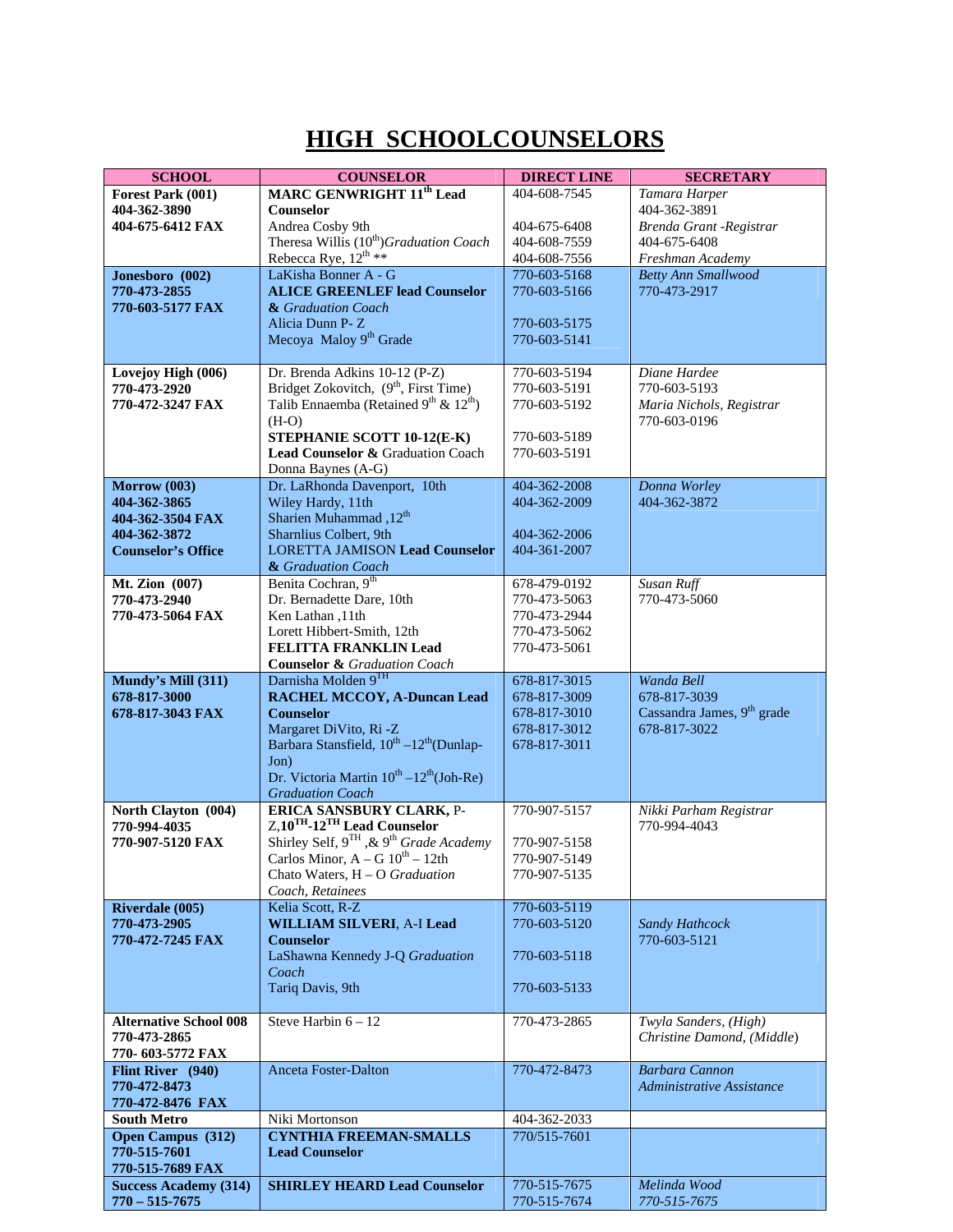## **SCHOOL SOCIAL WORKERS**

## **2007 - 2008**

| <b>NAME</b>            | <b>SCHOOL ASSIGNMENTS</b>       | <b>LOCATION WHERE HOUSED</b> |
|------------------------|---------------------------------|------------------------------|
| Ajose-Adegon,          | Point South Middle              | Pointe South Middle          |
| Candace                | Pointe South Elementary         | 770-473-2890                 |
|                        | Lake Ridge Elementary           |                              |
| Anthony, Jacquelon     | <b>Adamson Middle</b>           | <b>Adamson Middle</b>        |
|                        | East Clayton Middle             | 770-968-2952                 |
|                        | Smith Elementary                |                              |
| Davison, Kimberly      | Arnold Elementary               | <b>Morrow Annex</b>          |
|                        | Morrow Elementary               | 404-362-3804                 |
|                        | <b>Suder Elementary</b>         |                              |
| Egbuna, Maureen,       | River's Edge Elementary         | Lovejoy High School          |
|                        | Kemp Elementary                 | 770-515-7582                 |
|                        | Kemp Primary                    |                              |
| Goldwire-Wade, Amber   | McGarrah Elementary             | Morrow Annex                 |
|                        | West Clayton Elementary         | 404-362-3808                 |
|                        | <b>Church Street Elementary</b> |                              |
|                        | Marshall Elementary             |                              |
| Hart, Katie            |                                 | <b>Morrow Annex</b>          |
| (Lead Social Worker)   | Rex Mill Middle School          | 404-362-3806                 |
|                        |                                 |                              |
| Haynes, George         | Jonesboro High                  | Jonesboro Middle             |
|                        | Jonesboro Middle                | 678 - 610-4339               |
|                        | Open Campus                     |                              |
| Jenkins, Vickie        |                                 | <b>Morrow Annex</b>          |
|                        | Northcutt Elementary            |                              |
|                        | King Elementary                 | 404-362-3805                 |
|                        | Oliver elementary               |                              |
|                        | Mt. Zion Elementary             |                              |
| Johnson, Trenese       | Lovejoy High                    | Lovejoy High                 |
|                        | Lovejoy Middle                  | 770-515-7583                 |
|                        | Flint River School              |                              |
| Johnson-Musa, Pricella | Morrow High                     | Morrow high                  |
|                        | Morrow Middle                   | 404-362-3865                 |
| McCarty, Latesha       | Riverdale high                  | Riverdale High               |
|                        | Riverdale Middle                | 770-473-2905                 |
| Morelon, Yvette        | <b>Babb Middle</b>              | <b>Babb Middle</b>           |
|                        | Fountain Elementary             | 404-362-3880                 |
|                        | Lake City Elementary            |                              |
| North, Melinda         | <b>Anderson Elementary</b>      | Huie Elementary              |
|                        | Huie Elementary                 | 404-362-3825                 |
|                        | Haynie Elementary               |                              |
|                        | <b>Edmonds Elementary</b>       |                              |
| Ratcliff, Melvin       | <b>Alternative School</b>       | Alternative School           |
|                        | (ISS)                           | 770-473-2878                 |
| Robertson, Dalentina   | Mundy's Mill High               | Mundy's Mill High            |
|                        | Mundy's Mill Middle             | 678-817-3000                 |
|                        | Flint River Center              |                              |
| Robinson, Kashera      | Forest Park High                | Forest Park Middle           |
|                        | <b>Forest Park Middle</b>       | 404-361-3428                 |
|                        |                                 |                              |
| Sills, Tikki           | Seqouyah Middle                 | Seqouyah Middle              |
|                        | Harper Elementary               | 770-515-7547                 |
|                        | <b>Riverdale Elementary</b>     |                              |
|                        | Lewis Academy                   |                              |